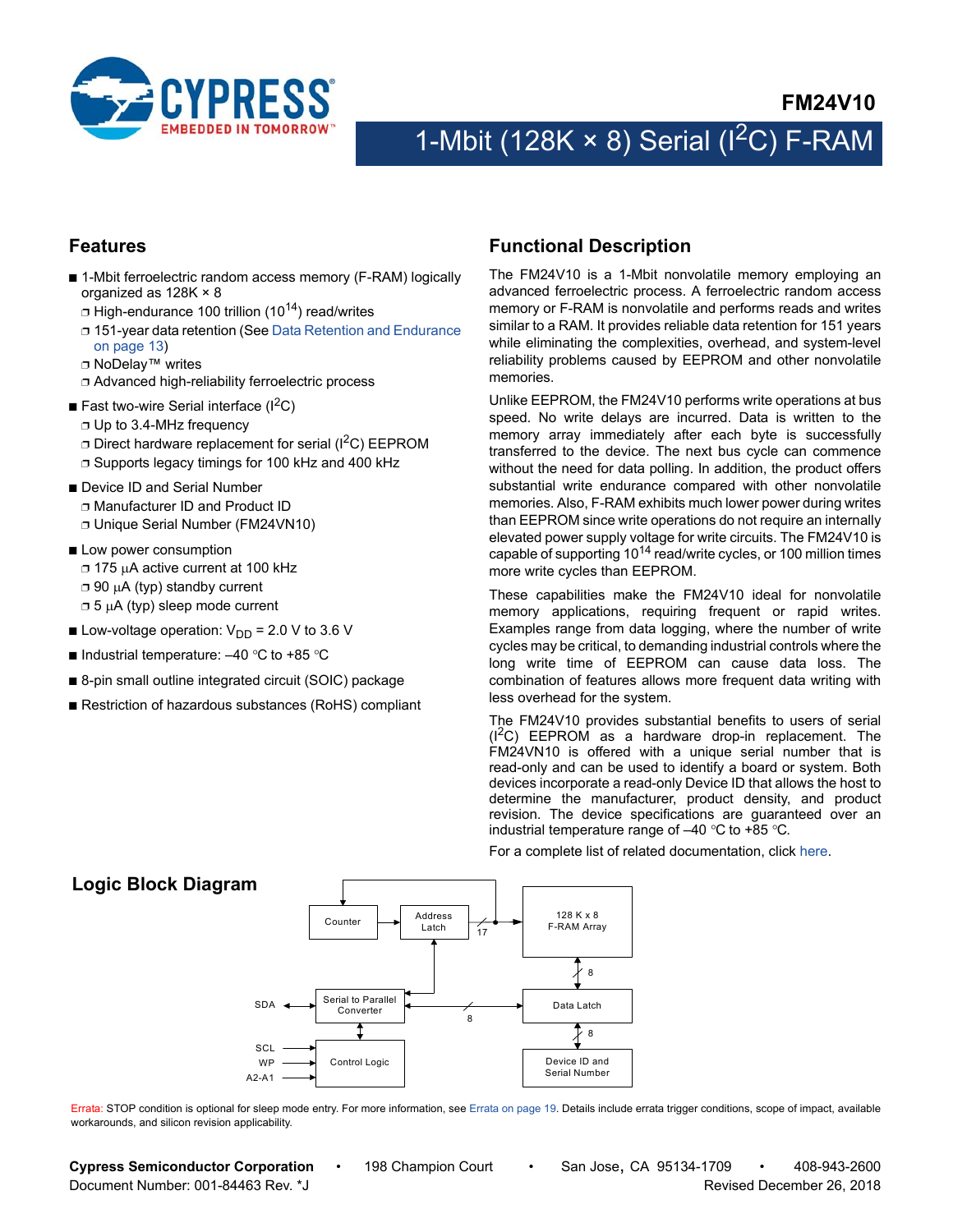

## **Contents**

| Unique Serial Number (FM24VN10 only)  10 |  |
|------------------------------------------|--|
|                                          |  |
|                                          |  |
|                                          |  |
|                                          |  |
|                                          |  |
|                                          |  |

| FM24V10/FM24VN10 I2C F-RAM                  |  |
|---------------------------------------------|--|
|                                             |  |
| FM24V10/FM25VN10 Errata Summary  19         |  |
|                                             |  |
| Sales, Solutions, and Legal Information  23 |  |
|                                             |  |
|                                             |  |
|                                             |  |
|                                             |  |
|                                             |  |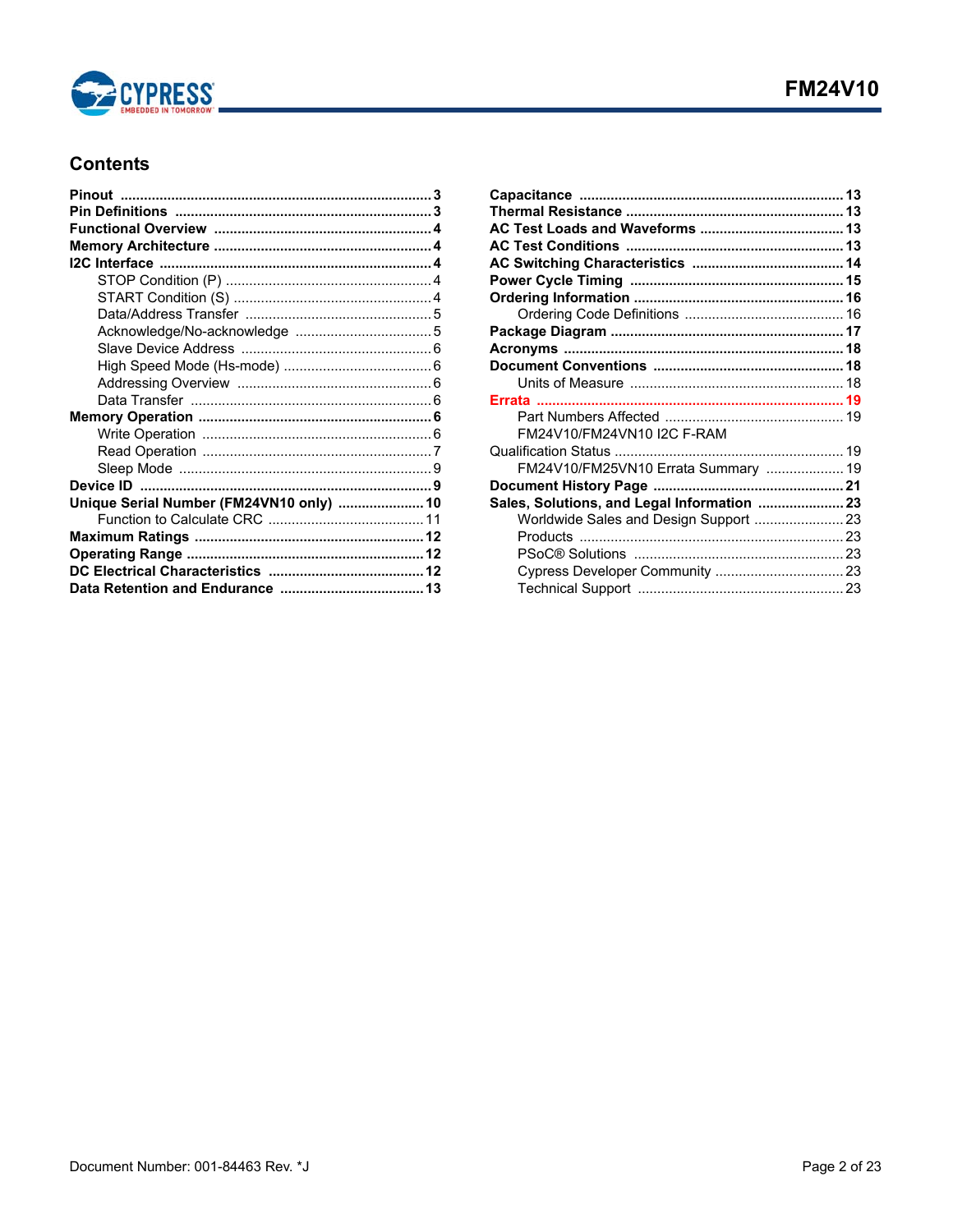

## <span id="page-2-0"></span>**Pinout**

## **Figure 1. 8-pin SOIC pinout**



## <span id="page-2-1"></span>**Pin Definitions**

| <b>Pin Name</b> | I/O Type     | <b>Description</b>                                                                                                                                                                                                                                                                                                                                                 |
|-----------------|--------------|--------------------------------------------------------------------------------------------------------------------------------------------------------------------------------------------------------------------------------------------------------------------------------------------------------------------------------------------------------------------|
| $A2 - A1$       | Input        | Device Select Address 2-1. These pins are used to select one of up to 4 devices of the same type<br>on the same I <sup>2</sup> C bus. To select the device, the address value on the three pins must match the corre-<br>sponding bits contained in the slave address. The address pins are pulled down internally.                                                |
| <b>SDA</b>      | Input/Output | Serial Data/Address. This is a bi-directional pin for the I <sup>2</sup> C interface. It is open-drain and is intended<br>to be wire-AND'd with other devices on the $l2C$ bus. The input buffer incorporates a Schmitt trigger for<br>noise immunity and the output driver includes slope control for falling edges. An external pull-up resistor<br>is required. |
| SCL             | Input        | <b>Serial Clock</b> . The serial clock pin for the $I^2C$ interface. Data is clocked out of the device on the falling<br>edge, and into the device on the rising edge. The SCL input also incorporates a Schmitt trigger input<br>for noise immunity.                                                                                                              |
| <b>WP</b>       | Input        | <b>Write Protect</b> . When tied to $V_{DD}$ , addresses in the entire memory map will be write-protected. When<br>WP is connected to ground, all addresses are write enabled. This pin is pulled down internally.                                                                                                                                                 |
| $V_{SS}$        |              | Power supply Ground for the device. Must be connected to the ground of the system.                                                                                                                                                                                                                                                                                 |
| $V_{DD}$        |              | Power supply Power supply input to the device.                                                                                                                                                                                                                                                                                                                     |
| <b>NC</b>       |              | No connect   No connect. This pin is not connected to the die.                                                                                                                                                                                                                                                                                                     |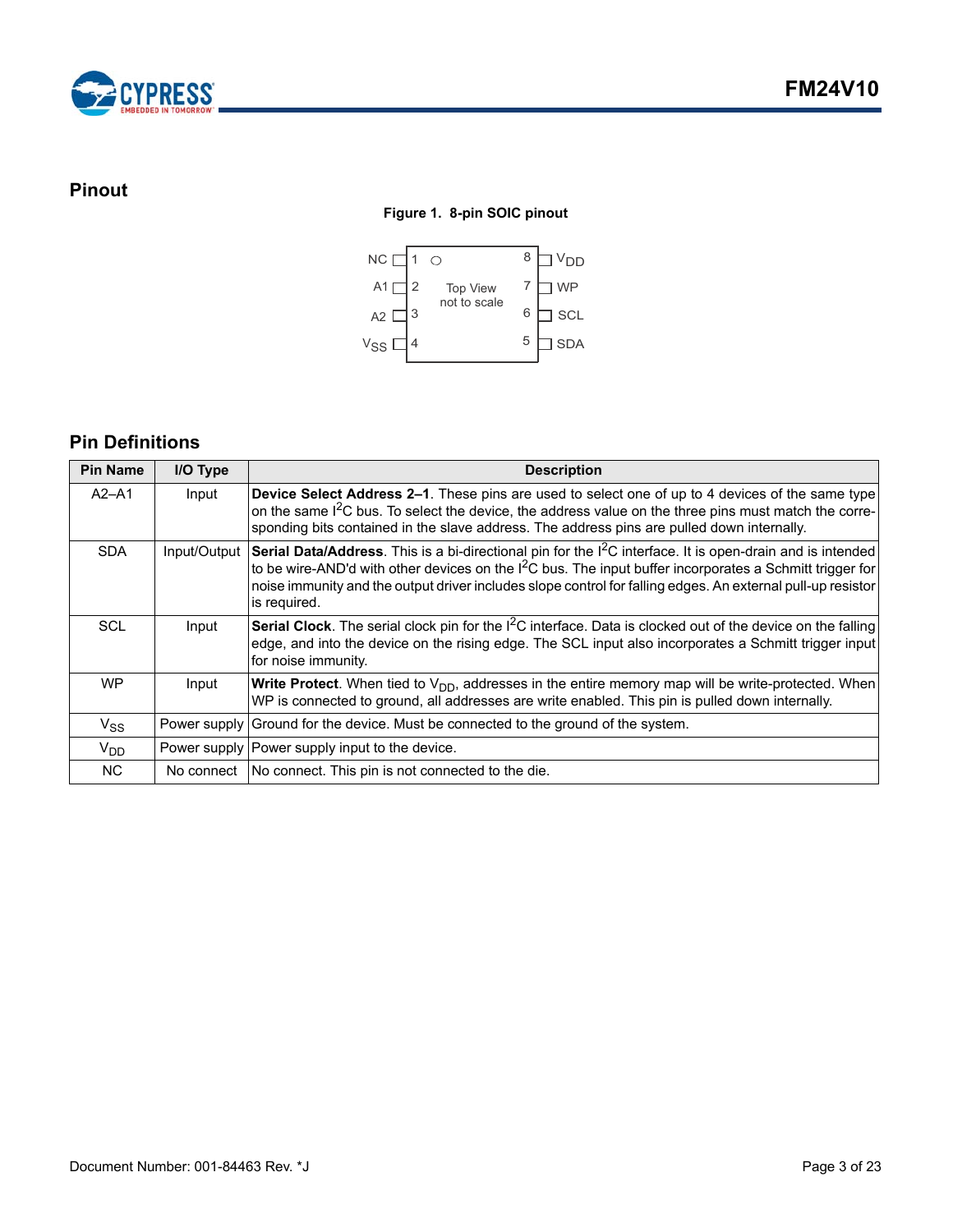

## <span id="page-3-0"></span>**Functional Overview**

The FM24V10 is a serial F-RAM memory. The memory array is logically organized as 131,072 × 8 bits and is accessed using an industry-standard I<sup>2</sup>C interface. The functional operation of the F-RAM is similar to serial ( $1^2C$ ) EEPROM. The major difference between the FM24V10 and a serial  $(I^2C)$  EEPROM with the same pinout is the F-RAM's superior write performance, high endurance, and low power consumption.

## <span id="page-3-1"></span>**Memory Architecture**

When accessing the FM24V10, the user addresses 128K locations of eight data bits each. These eight data bits are shifted in or out serially. The addresses are accessed using the  $1^2C$ protocol, which includes a slave address (to distinguish other non-memory devices), a page select bit, and a two-byte address. The 17-bit address consists of a page select bit followed by 16-bits. The complete address of 17-bits specifies each byte address uniquely.

The access time for the memory operation is essentially zero, beyond the time needed for the serial protocol. That is, the memory is read or written at the speed of the  $1^2C$  bus. Unlike a serial  $(I<sup>2</sup>C)$  EEPROM, it is not necessary to poll the device for a

ready condition because writes occur at bus speed. By the time a new bus transaction can be shifted into the device, a write operation is complete. This is explained in more detail in the interface section.

## <span id="page-3-2"></span>**I 2C Interface**

The FM24V10 employs a bi-directional  $I^2C$  bus protocol using few pins or board space. [Figure 2](#page-3-5) illustrates a typical system configuration using the FM24V10 in a microcontroller-based system. The industry standard  $I^2C$  bus is familiar to many users but is described in this section.

By convention, any device that is sending data onto the bus is the transmitter while the target device for this data is the receiver. The device that is controlling the bus is the master. The master is responsible for generating the clock signal for all operations. Any device on the bus that is being controlled is a slave. The FM24V10 is always a slave device.

The bus protocol is controlled by transition states in the SDA and SCL signals. There are four conditions including START, STOP, data bit, or acknowledge. [Figure 3 on page 5](#page-4-2) and [Figure 4 on](#page-4-3) [page 5](#page-4-3) illustrates the signal conditions that specify the four states. Detailed timing diagrams are shown in the electrical specifications section.

## Figure 2. System Configuration using Serial (I<sup>2</sup>C) nvSRAM

<span id="page-3-5"></span>

## <span id="page-3-3"></span>**STOP Condition (P)**

A STOP condition is indicated when the bus master drives SDA from LOW to HIGH while the SCL signal is HIGH. All operations using the FM24V10 should end with a STOP condition. If an operation is in progress when a STOP is asserted, the operation will be aborted. The master must have control of SDA in order to assert a STOP condition.

## <span id="page-3-4"></span>**START Condition (S)**

A START condition is indicated when the bus master drives SDA from HIGH to LOW while the SCL signal is HIGH. All commands should be preceded by a START condition. An operation in progress can be aborted by asserting a START condition at any time. Aborting an operation using the START condition will ready the FM24V10 for a new operation.

If during operation the power supply drops below the specified  $V<sub>DD</sub>$  minimum, the system should issue a START condition prior to performing another operation.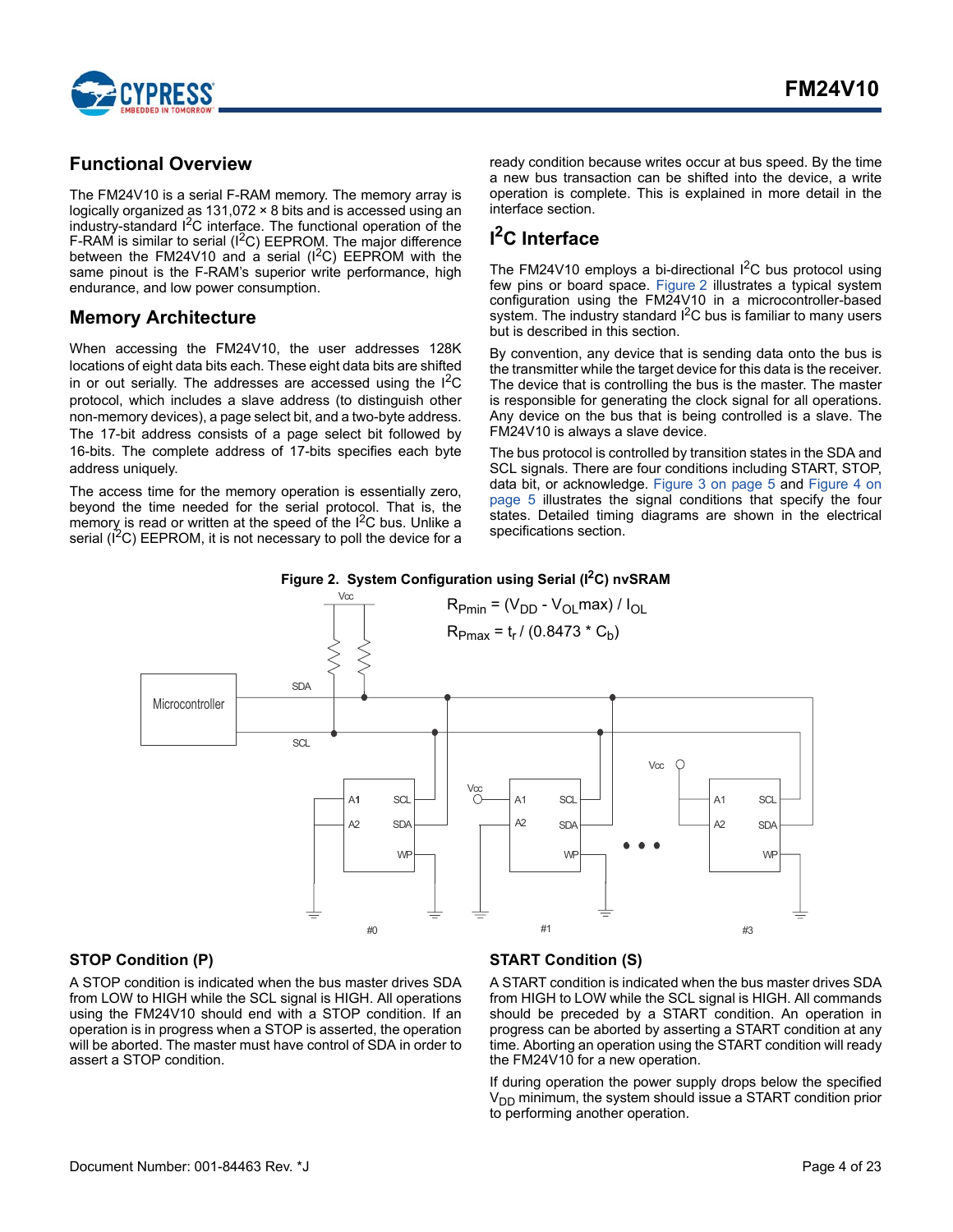

<span id="page-4-2"></span>



<span id="page-4-3"></span>

#### <span id="page-4-0"></span>**Data/Address Transfer**

All data transfers (including addresses) take place while the SCL signal is HIGH. Except under the three conditions described above, the SDA signal should not change while SCL is HIGH.

#### <span id="page-4-1"></span>**Acknowledge/No-acknowledge**

**PRESS** 

The acknowledge takes place after the 8th data bit has been transferred in any transaction. During this state the transmitter should release the SDA bus to allow the receiver to drive it. The receiver drives the SDA signal LOW to acknowledge receipt of the byte. If the receiver does not drive SDA LOW, the condition is a no-acknowledge and the operation is aborted.

The receiver would fail to acknowledge for two distinct reasons. First is that a byte transfer fails. In this case, the no-acknowledge ceases the current operation so that the device can be addressed again. This allows the last byte to be recovered in the event of a communication error.

Second and most common, the receiver does not acknowledge to deliberately end an operation. For example, during a read operation, the FM24V10 will continue to place data onto the bus as long as the receiver sends acknowledges (and clocks). When a read operation is complete and no more data is needed, the receiver must not acknowledge the last byte. If the receiver acknowledges the last byte, this will cause the FM24V10 to attempt to drive the bus on the next clock while the master is sending a new command such as STOP.



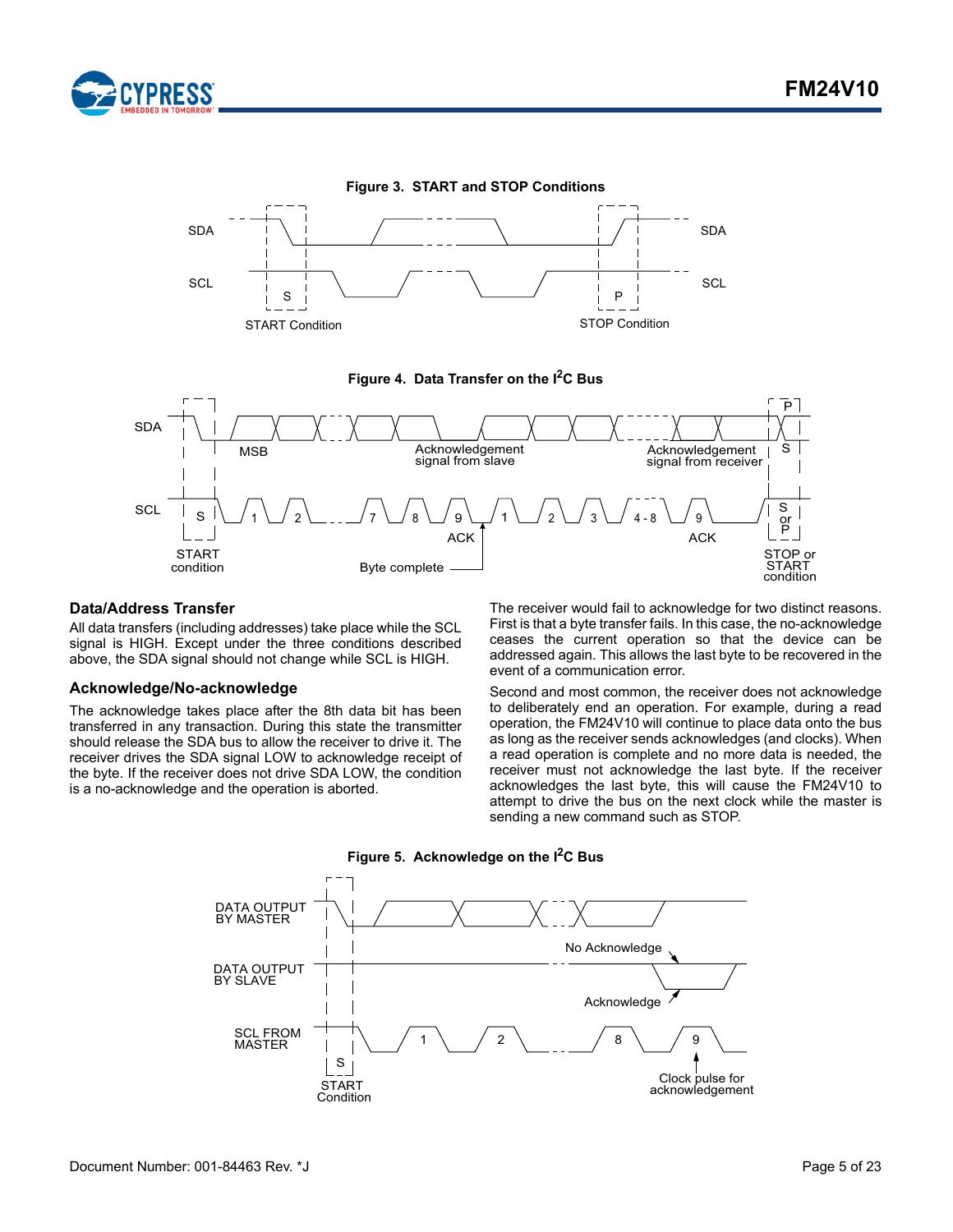

#### <span id="page-5-0"></span>**Slave Device Address**

The first byte that the FM24V10 expects after a START condition is the slave address. As shown in [Figure 6,](#page-5-6) the slave address contains the device type or slave ID, the device select address bits, a page select bit, and a bit that specifies if the transaction is a read or a write.

Bits 7–4 are the device type (slave ID) and should be set to 1010b for the FM24V10. These bits allow other function types to reside on the  $I^2C$  bus within an identical address range. Bits 3–2 are the device select address bits. They must match the corresponding value on the external address pins to select the device. Up to four FM24V10 devices can reside on the same  $I^2C$  bus by assigning a different address to each. Bit 1 is the page select bit and is effectively the address MSB, A16. It specifies the 64K-byte block of memory that is targeted for the current operation. Bit 0 is the read/write bit  $(R/\overline{W})$ . R/ $\overline{W}$  = '1' indicates a read operation and R/W = '0' indicates a write operation.

#### <span id="page-5-6"></span>**Figure 6. Memory Slave Device Address**



#### <span id="page-5-1"></span>**High Speed Mode (Hs-mode)**

The FM24V10 supports a 3.4-MHz high speed mode. A master code (00001XXXb) must be issued to place the device into high speed mode. Communication between master and slave will then be enabled for speeds up to 3.4-MHz. A STOP condition will exit Hs-mode. Single- and multiple-byte reads and writes are supported.

#### **Figure 7. Data transfer format in Hs-mode**



#### <span id="page-5-2"></span>**Addressing Overview**

After the FM24V10 (as receiver) acknowledges the slave address, the master can place the memory address on the bus for a write operation. The address requires a 1-bit page select and two bytes. Since the device uses 17-bit address, the page select bit is the MSB of the address followed by the remaining 16-bit address. The complete 17-bit address is latched internally. Each access causes the latched address value to be incremented automatically. The current address is the value that is held in the latch; either a newly written value or the address following the last access. The current address will be held for as long as power remains or until a new value is written. Reads always use the current address. A random read address can be loaded by beginning a write operation as explained below.

After transmission of each data byte, just prior to the acknowledge, the FM24V10 increments the internal address latch. This allows the next sequential byte to be accessed with no additional addressing. After the last address (1FFFFh) is reached, the address latch will roll over to 00000h. There is no limit to the number of bytes that can be accessed with a single read or write operation.

#### <span id="page-5-3"></span>**Data Transfer**

After the address bytes have been transmitted, data transfer between the bus master and the FM24V10 can begin. For a read operation the FM24V10 will place 8 data bits on the bus then wait for an acknowledge from the master. If the acknowledge occurs, the FM24V10 will transfer the next sequential byte. If the acknowledge is not sent, the FM24V10 will end the read operation. For a write operation, the FM24V10 will accept 8 data bits from the master then send an acknowledge. All data transfer occurs MSB (most significant bit) first.

## <span id="page-5-4"></span>**Memory Operation**

The FM24V10 is designed to operate in a manner very similar to other I<sup>2</sup>C interface memory products. The major differences result from the higher performance write capability of F-RAM technology. These improvements result in some differences between the FM24V10 and a similar configuration EEPROM during writes. The complete operation for both writes and reads is explained below.

#### <span id="page-5-5"></span>**Write Operation**

All writes begin with a slave address, then a memory address. The bus master indicates a write operation by setting the LSB of the slave address (R/W bit) to a '0'. After addressing, the bus master sends each byte of data to the memory and the memory generates an acknowledge condition. Any number of sequential bytes may be written. If the end of the address range is reached internally, the address counter will wrap from 1FFFFh to 00000h.

Unlike other nonvolatile memory technologies, there is no effective write delay with F-RAM. Since the read and write access times of the underlying memory are the same, the user experiences no delay through the bus. The entire memory cycle occurs in less time than a single bus clock. Therefore, any operation including read or write can occur immediately following a write. Acknowledge polling, a technique used with EEPROMs to determine if a write is complete is unnecessary and will always return a ready condition.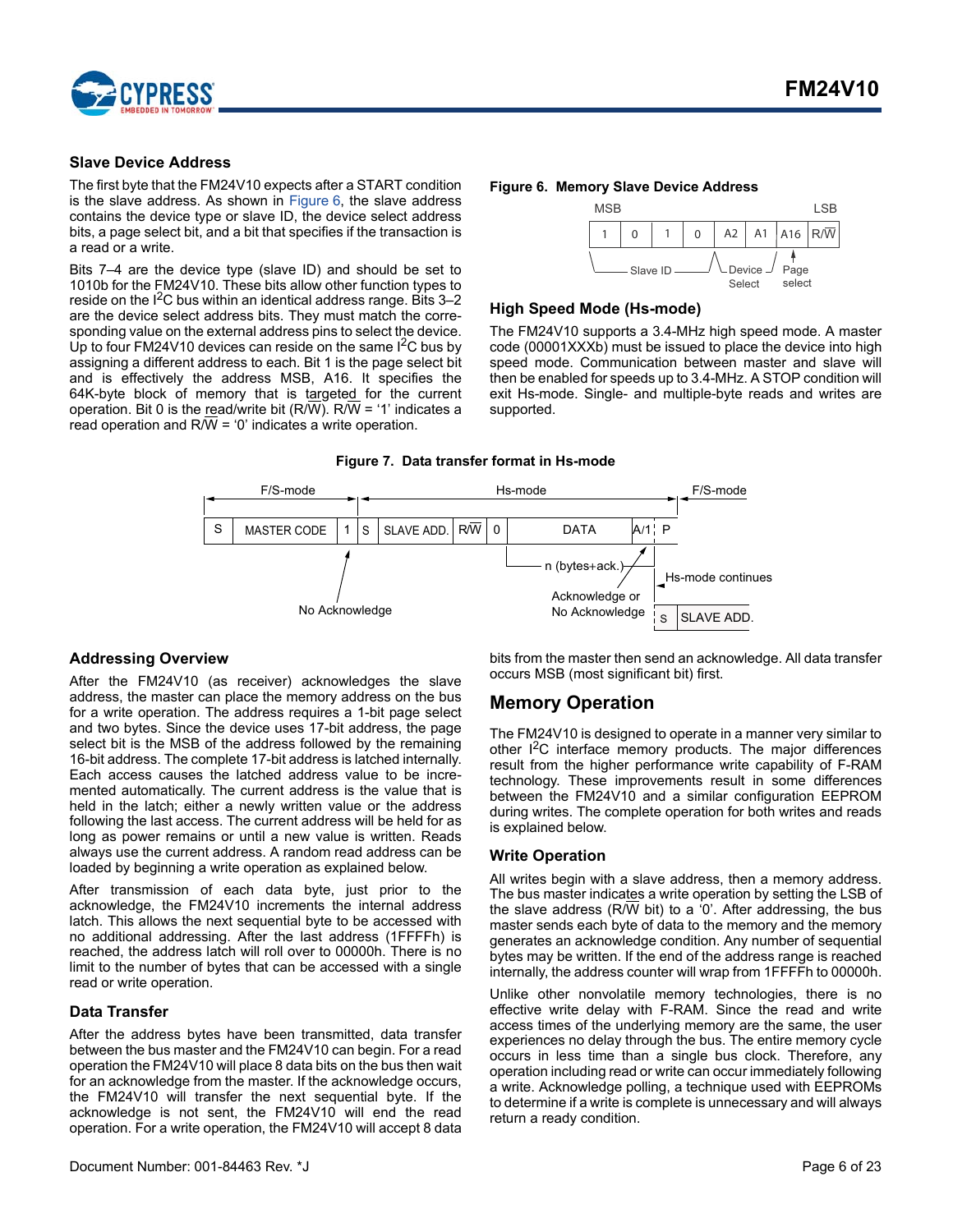

Internally, an actual memory write occurs after the 8th data bit is transferred. It will be complete before the acknowledge is sent. Therefore, if the user desires to abort a write without altering the memory contents, this should be done using START or STOP condition prior to the 8th data bit. The FM24V10 uses no page buffering.

The memory array can be write-protected using the WP pin. Setting the WP pin to a HIGH condition  $(V_{DD})$  will write-protect all addresses. The FM24V10 will not acknowledge data bytes that are written to protected addresses. In addition, the address counter will not increment if writes are attempted to these addresses. Setting WP to a LOW state  $(V_{SS})$  will disable the write protect. WP is pulled down internally.

[Figure 8](#page-6-1) and [Figure 9](#page-6-2) below illustrate a single-byte and multiple-byte write cycles in F/S mode. [Figure 10](#page-6-3) below illustrate a single-byte write cycles in Hs mode.

**Figure 8. Single-Byte Write** 

<span id="page-6-2"></span><span id="page-6-1"></span>

#### <span id="page-6-3"></span><span id="page-6-0"></span>**Read Operation**

There are two basic types of read operations. They are current address read and selective address read. In a current address read, the FM24V10 uses the internal address latch to supply the address. In a selective read, the user performs a procedure to set the address to a specific value.

#### *Current Address & Sequential Read*

As mentioned above the FM24V10 uses an internal latch to supply the address for a read operation. A current address read uses the existing value in the address latch as a starting place for the read operation. The system reads from the address immediately following that of the last operation.

To perform a current address read, the bus master supplies a slave address with the LSB set to a '1'. This indicates that a read operation is requested. After receiving the complete slave address, the FM24V10 will begin shifting out data from the current address on the next clock. The current address is the value held in the internal address latch.

Beginning with the current address, the bus master can read any number of bytes. Thus, a sequential read is simply a current address read with multiple byte transfers. After each byte the internal address counter will be incremented.

**Note** Each time the bus master acknowledges a byte, this indicates that the FM24V10 should read out the next sequential byte.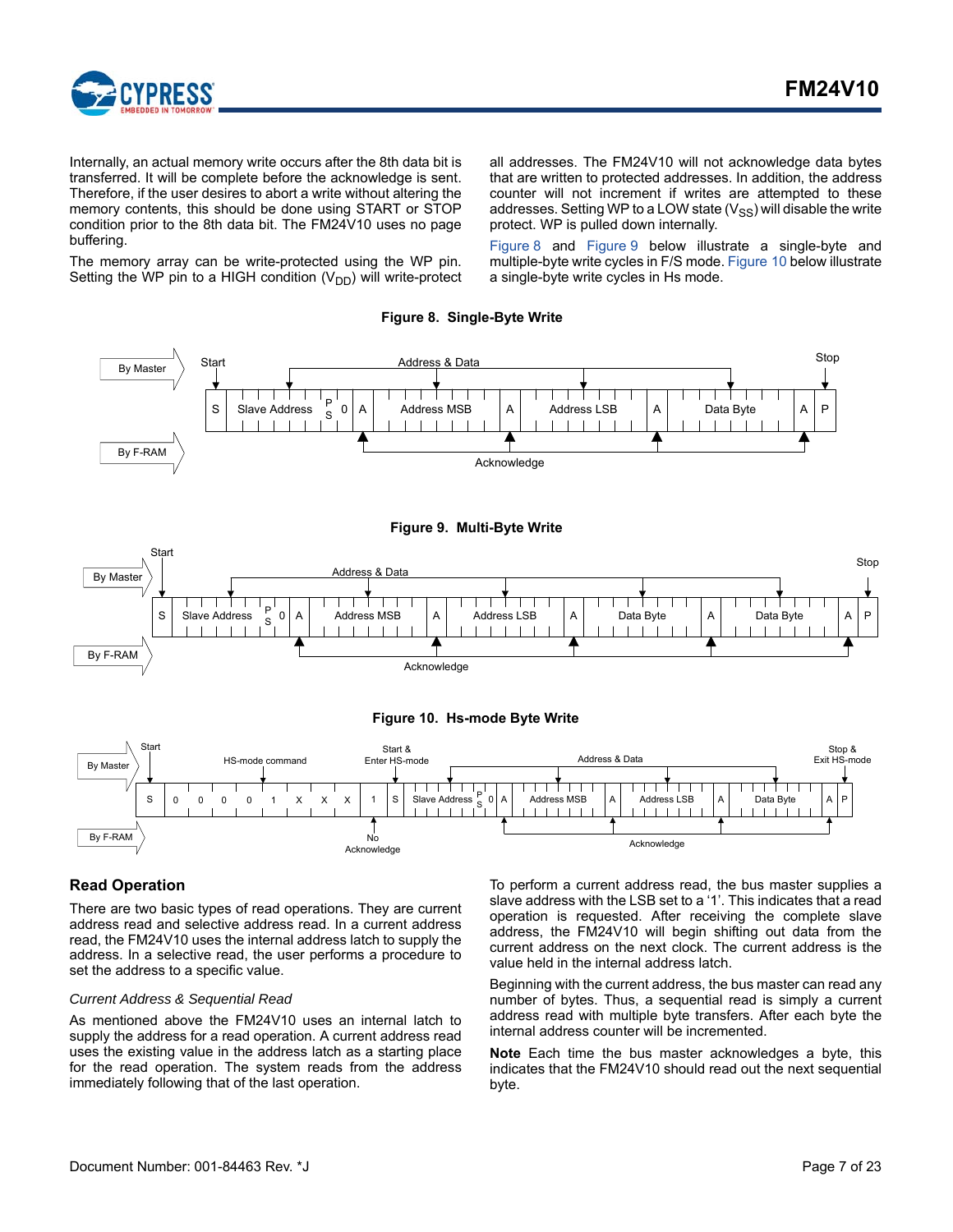

There are four ways to properly terminate a read operation. Failing to properly terminate the read will most likely create a bus contention as the FM24V10 attempts to read out additional data onto the bus. The four valid methods are:

- <span id="page-7-0"></span>1. The bus master issues a no-acknowledge in the 9th clock cycle and a STOP in the 10th clock cycle. This is illustrated in the diagrams below. This is preferred.
- 2. The bus master issues a no-acknowledge in the 9th clock cycle and a START in the 10th.
- 3. The bus master issues a STOP in the 9th clock cycle.
- 4. The bus master issues a START in the 9th clock cycle.

If the internal address reaches 1FFFFh, it will wrap around to 00000h on the next read cycle. [Figure 11](#page-7-0) and [Figure 12](#page-7-1) below show the proper operation for current address reads.

**Figure 11. Current Address Read**



**Figure 12. Sequential Read**

<span id="page-7-1"></span>



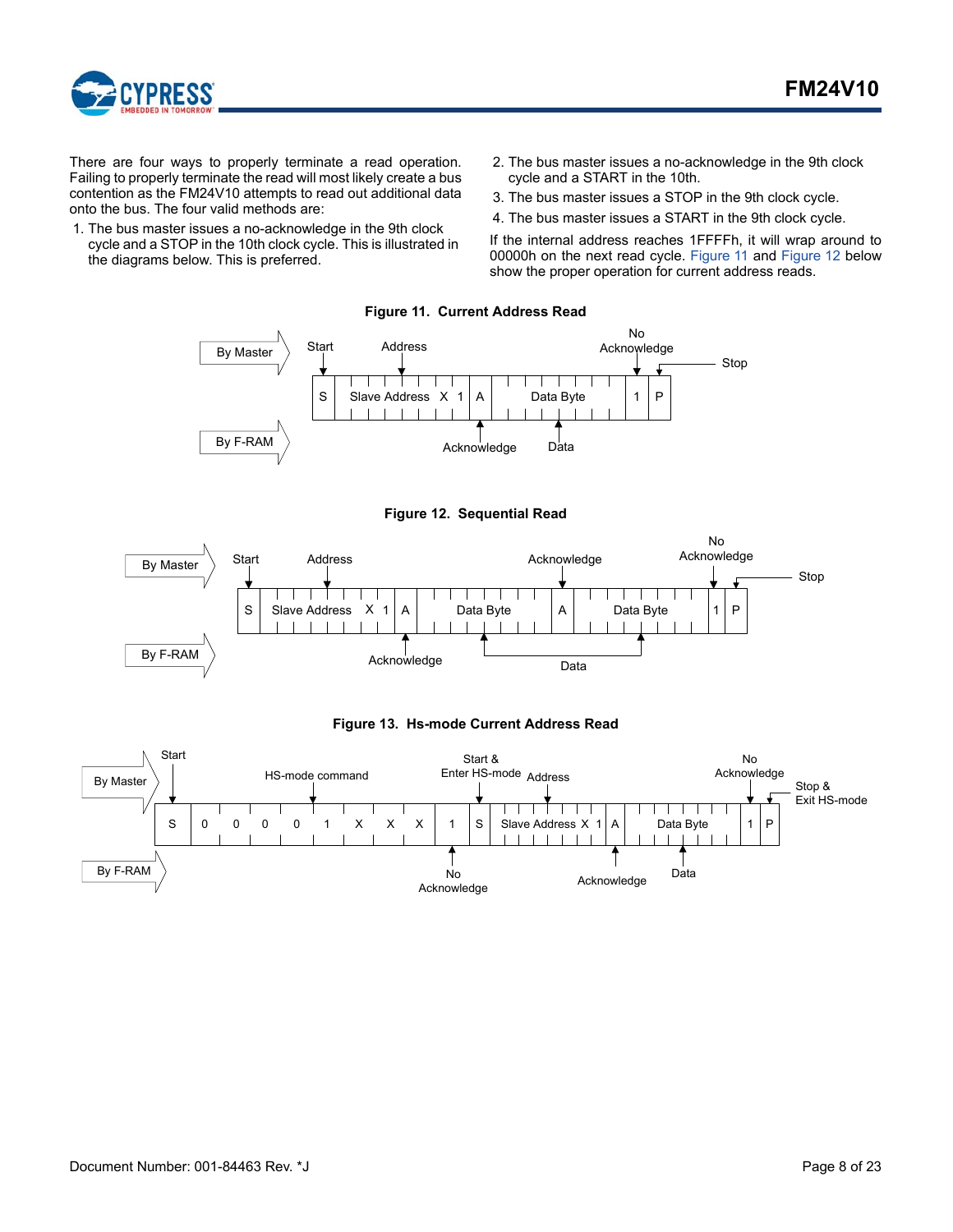

#### *Selective (Random) Read*

There is a simple technique that allows a user to select a random address location as the starting point for a read operation. This involves using the first three bytes of a write operation to set the internal address followed by subsequent read operations.

To perform a selective read, the bus master sends out the slave address with the LSB (R/W) set to 0. This specifies a write operation. According to the write protocol, the bus master then sends the address bytes that are loaded into the internal address latch. After the FM24V10 acknowledges the address, the bus master issues a START condition. This simultaneously aborts the write operation and allows the read command to be issued with the slave address LSB set to a '1'. The operation is now a current address read.

**Figure 14. Selective (Random) Read**



#### <span id="page-8-0"></span>**Sleep Mode**

A low power mode called Sleep Mode is implemented on the FM24V10 device. The device will enter this low power state when the Sleep command 86h is clocked-in. Sleep Mode entry can be entered as follows:

- 1. The master sends a START command.
- 2. The master sends Reserved Slave ID F8h.
- 3. The FM24V10 sends an ACK.
- 4. The master sends the  $1^2C$ -bus slave address of the slave device it needs to identify. The last bit is a 'Don't care' value (page select and R/W bits). Only one device must acknowledge this byte (the one that has the  $I^2C$ -bus slave address).
- 5. The FM24V10 sends an ACK.
- 6. The master sends a Re-START command.
- 7. The master sends Reserved Slave ID 86h.
- 8. The FM24V10 sends an ACK.
- 9. The master sends STOP to ensure the device enters sleep mode.

**Note** Errata: Step 9 - Sending STOP is an optional step for FM24V10. The FM24V10 starts entering the Sleep mode from step 8 and releases the SDA line when in the Sleep mode. The LOW to HIGH transition on the SDA line when  $1^2C$  clock is HIGH generates an unintended STOP. For more information, see [Errata on page 19](#page-18-0).

Once in sleep mode, the device draws  $I_{ZZ}$  current, but the device continues to monitor the  $I^2C$  pins. Once the master sends a Slave Address that the FM24V10 identifies, it will "wakeup" and be ready for normal operation within  $t_{REC}$  time. As an alternative method of determining when the device is ready, the master can send read or write commands and look for an ACK. While the device is waking up, it will NACK the master until it is ready.

#### **Figure 15. Sleep Mode Entry**



## <span id="page-8-1"></span>**Device ID**

The FM24V10 device incorporates a means of identifying the device by providing three bytes of data, which are manufacturer ID, product ID, and die revision. The Device ID is read-only. It can be accessed as follows:

- 1. The master sends a START command.
- 2. The master sends Reserved Slave ID F8h.
- 3. The FM24V10 sends an ACK.
- 4. The master sends the  $I^2C$ -bus slave address of the slave device it needs to identify. The last bit is a 'Don't care' value (page select and R/W bits). Only one device must acknowledge this byte (the one that has the  $I^2C$ -bus slave address).
- 5. The FM24V10 sends an ACK.
- 6. The master sends a Re-START command.
- 7. The master sends Reserved Slave ID F9h.
- 8. The FM24V10 sends an ACK.
- 9. The Device ID Read can be done, starting with the 12 manufacturer bits, followed by the 9 device identification bits, and then the 3 die revision bits.
- 10.The master ends the Device ID read sequence by NACKing the last byte, thus resetting the slave device state machine and allowing the master to send the STOP command.

**Note** The reading of the Device ID can be stopped anytime by sending a NACK command.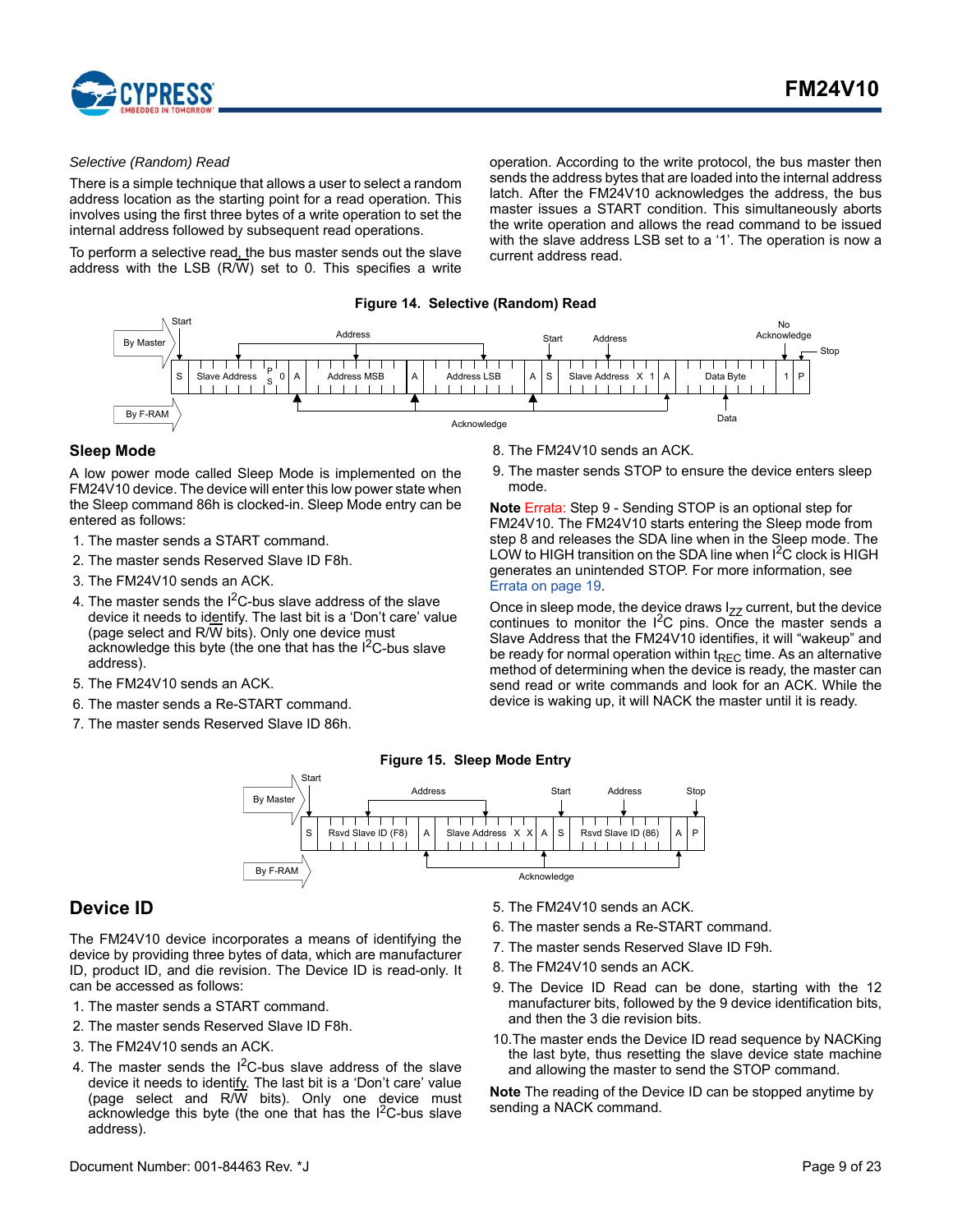

#### **Table 1. Device ID**

| <b>Device</b>   |                        |                                  | <b>Device ID Description</b>   |                               | $2 - 0$<br>$(3 \text{ bits})$ |  |
|-----------------|------------------------|----------------------------------|--------------------------------|-------------------------------|-------------------------------|--|
|                 | Device ID<br>(3 bytes) | $23 - 12$<br>$(12 \text{ bits})$ | $11 - 8$<br>$(4 \text{ bits})$ | $7 - 3$<br>$(5 \text{ bits})$ | Die Rev<br>000<br>000         |  |
|                 |                        | <b>Manufacturer ID</b>           | <b>Product ID</b>              |                               |                               |  |
|                 |                        |                                  | <b>Density</b>                 | <b>Variation</b>              |                               |  |
| FM24V10         | 004400h                | 000000000100                     | 0100                           | N0000                         |                               |  |
| <b>FM24VN10</b> | 004480h                | 000000000100                     | 0100                           | 10000                         |                               |  |

**Note** Product ID bit 4 = S/N, Product ID bit 0 = reserved.



## <span id="page-9-0"></span>**Unique Serial Number (FM24VN10 only)**

The FM24VN10 device also incorporates a read-only 8-byte serial number. It can be used to uniquely identify a pc board or system. The serial number includes a 40-bit unique number, an 8-bit CRC, and a 16-bit number that can be defined upon request by the customer. If a customer-specific number is not requested, the 16-bit Customer Identifier is 0000h. The 8 bytes of data are accessed via a slave address sequence similar to the Device ID. The serial number can be read by the system as follows:

- 1. The master sends a START command
- 2. The master sends Reserved Slave ID F8h

**Table 2. 8-Byte Serial Number (read-only)**

- 3. The FM24VN10 sends an ACK.
- 4. The master sends the  $1^2C$ -bus slave address of the slave device it needs to identify. The last two bits are 'Don't care' values. Only one device must acknowledge this byte (the one that has the  $I^2C$ -bus slave address).
- 5. The FM24VN10 sends an ACK.
- 6. The master sends a Re-START command
- 7. The master sends Reserved Slave ID CDh to read the serial number.
- 8. The FM24VN10 sends an ACK.
- 9. The master ends the serial number read sequence by NACKing the last byte, thus resetting the slave device state machine and allowing the master to send the STOP command.

The 8-bit CRC value can be used to compare to the value calculated by the controller. If the two values match, then the communication between slave and master was performed without errors. The function (shown in [Function to Calculate CRC on](#page-10-0) [page 11\)](#page-10-0) is used to calculate the CRC value. To perform the calculation, 7 bytes of data are filled into a memory buffer in the same order as they are read from the part - i.e. byte7, byte6, byte5, byte4, byte3, byte2, byte1 of the serial number. The calculation is performed on the 7 bytes, and the result should match the final byte out from the part which is byte0, the 8-bit CRC value.

| <b>Customer IDENTIFIER</b> |             |           |           | <b>40-bit UNIQUE NUMBER</b> |             |            | 8-bit CRC |
|----------------------------|-------------|-----------|-----------|-----------------------------|-------------|------------|-----------|
| SN(63-56)                  | $SN(55-48)$ | SN(47-40) | SN(39-32) | $SN(31 - 24)$               | $SN(23-16)$ | $SN(15-8)$ | $SN(7-0)$ |

**Note** Contact factory for requesting a customer identifier number.

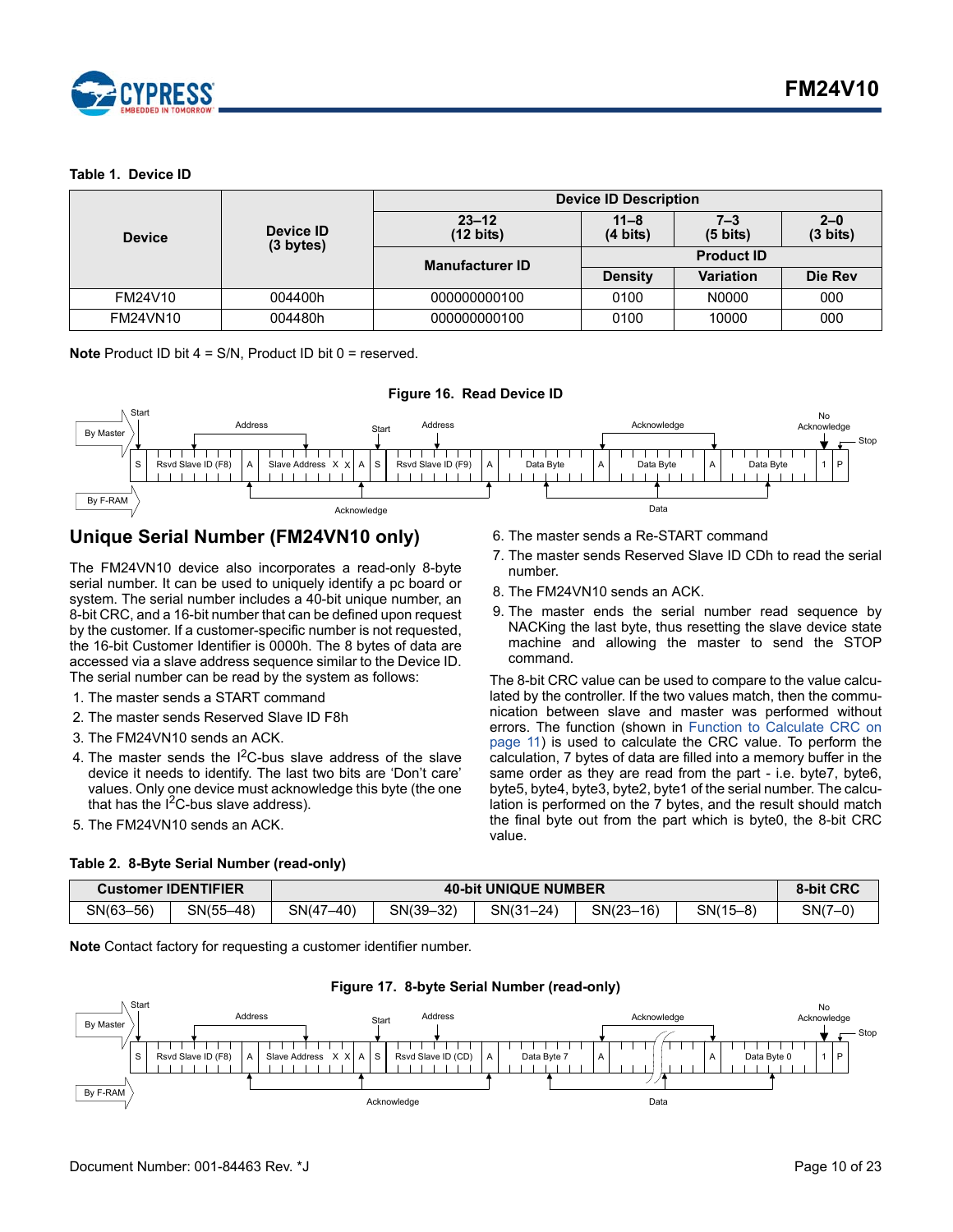



{

## <span id="page-10-0"></span>**Function to Calculate CRC**

BYTE calcCRC8( BYTE\* pData, int nBytes )

```
 static BYTE crctable[256] = {
```
0x00, 0x07, 0x0E, 0x09, 0x1C, 0x1B, 0x12, 0x15, 0x38, 0x3F, 0x36, 0x31, 0x24, 0x23, 0x2A, 0x2D, 0x70, 0x77, 0x7E, 0x79, 0x6C, 0x6B, 0x62, 0x65, 0x48, 0x4F, 0x46, 0x41, 0x54, 0x53, 0x5A, 0x5D, 0xE0, 0xE7, 0xEE, 0xE9, 0xFC, 0xFB, 0xF2, 0xF5, 0xD8, 0xDF, 0xD6, 0xD1, 0xC4, 0xC3, 0xCA, 0xCD, 0x90, 0x97, 0x9E, 0x99, 0x8C, 0x8B, 0x82, 0x85, 0xA8, 0xAF, 0xA6, 0xA1, 0xB4, 0xB3, 0xBA, 0xBD, 0xC7, 0xC0, 0xC9, 0xCE, 0xDB, 0xDC, 0xD5, 0xD2, 0xFF, 0xF8, 0xF1, 0xF6, 0xE3, 0xE4, 0xED, 0xEA, 0xB7, 0xB0, 0xB9, 0xBE, 0xAB, 0xAC, 0xA5, 0xA2, 0x8F, 0x88, 0x81, 0x86, 0x93, 0x94, 0x9D, 0x9A, 0x27, 0x20, 0x29, 0x2E, 0x3B, 0x3C, 0x35, 0x32, 0x1F, 0x18, 0x11, 0x16, 0x03, 0x04, 0x0D, 0x0A, 0x57, 0x50, 0x59, 0x5E, 0x4B, 0x4C, 0x45, 0x42, 0x6F, 0x68, 0x61, 0x66, 0x73, 0x74, 0x7D, 0x7A, 0x89, 0x8E, 0x87, 0x80, 0x95, 0x92, 0x9B, 0x9C, 0xB1, 0xB6, 0xBF, 0xB8, 0xAD, 0xAA, 0xA3, 0xA4, 0xF9, 0xFE, 0xF7, 0xF0, 0xE5, 0xE2, 0xEB, 0xEC, 0xC1, 0xC6, 0xCF, 0xC8, 0xDD, 0xDA, 0xD3, 0xD4, 0x69, 0x6E, 0x67, 0x60, 0x75, 0x72, 0x7B, 0x7C, 0x51, 0x56, 0x5F, 0x58, 0x4D, 0x4A, 0x43, 0x44, 0x19, 0x1E, 0x17, 0x10, 0x05, 0x02, 0x0B, 0x0C, 0x21, 0x26, 0x2F, 0x28, 0x3D, 0x3A, 0x33, 0x34, 0x4E, 0x49, 0x40, 0x47, 0x52, 0x55, 0x5C, 0x5B, 0x76, 0x71, 0x78, 0x7F, 0x6A, 0x6D, 0x64, 0x63, 0x3E, 0x39, 0x30, 0x37, 0x22, 0x25, 0x2C, 0x2B, 0x06, 0x01, 0x08, 0x0F, 0x1A, 0x1D, 0x14, 0x13, 0xAE, 0xA9, 0xA0, 0xA7, 0xB2, 0xB5, 0xBC, 0xBB, 0x96, 0x91, 0x98, 0x9F, 0x8A, 0x8D, 0x84, 0x83, 0xDE, 0xD9, 0xD0, 0xD7, 0xC2, 0xC5, 0xCC, 0xCB, 0xE6, 0xE1, 0xE8, 0xEF, 0xFA, 0xFD, 0xF4, 0xF3

```
 };
```
BYTE  $\text{crc} = 0$ :

```
........................... while(n\bar{B}ytes--\bar{C}) crc = crctable[crc ^ *pData++];
return crc;
```

```
}
```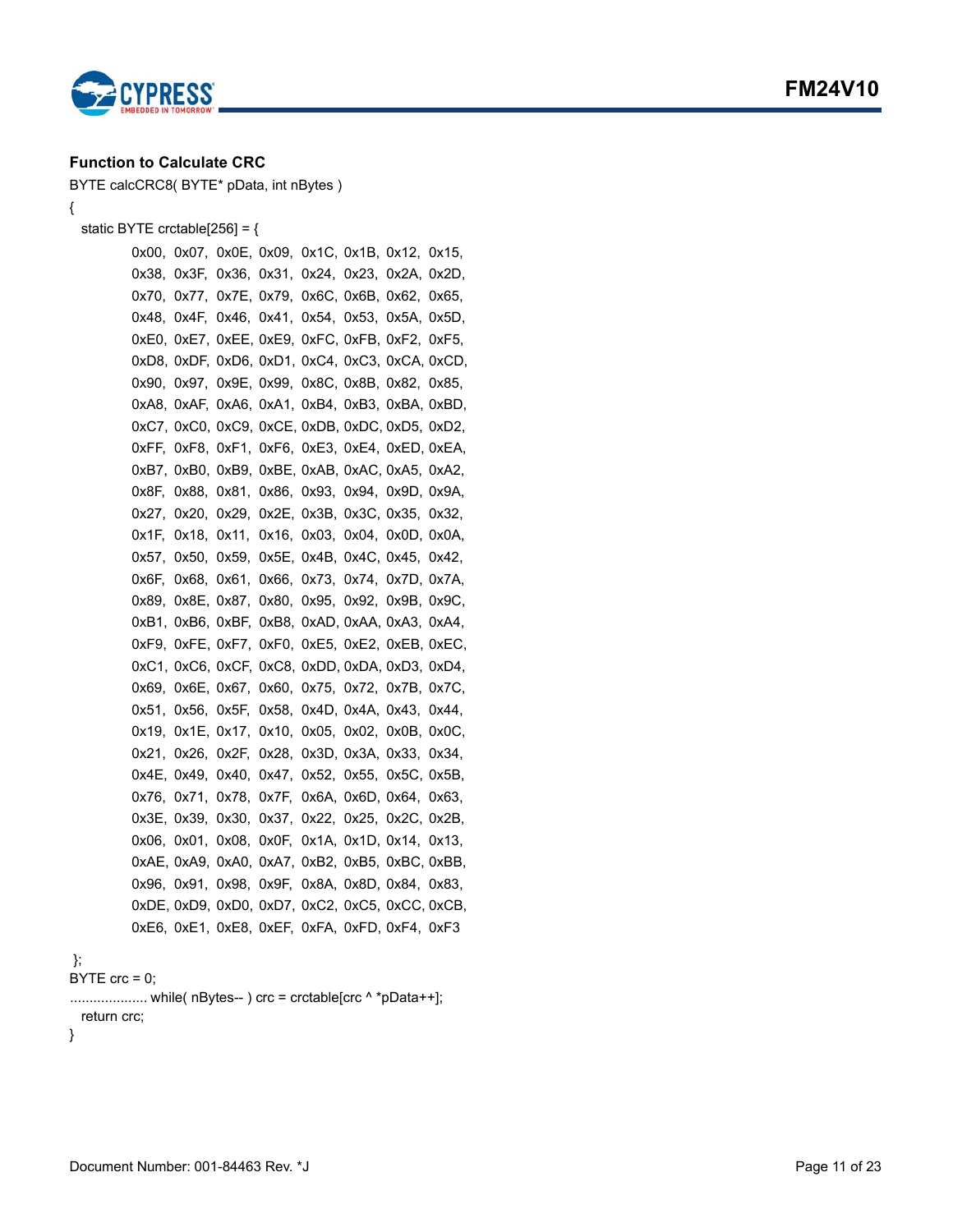

## <span id="page-11-0"></span>**Maximum Ratings**

Exceeding maximum ratings may shorten the useful life of the device. These user guidelines are not tested.

| Maximum accumulated storage time                                                         |
|------------------------------------------------------------------------------------------|
| Ambient temperature                                                                      |
| Supply voltage on $V_{DD}$ relative to $V_{SS}$ -1.0 V to +4.5 V                         |
| Input voltage  -1.0 V to + 4.5 V and $V_{IN}$ < $V_{DD}$ + 1.0 V                         |
| DC voltage applied to outputs                                                            |
| Transient voltage (< 20 ns)<br>on any pin to ground potential -2.0 V to $V_{DD}$ + 2.0 V |

| Package power dissipation capability                                                                                                                                                   |  |
|----------------------------------------------------------------------------------------------------------------------------------------------------------------------------------------|--|
| Surface mount lead soldering temperature                                                                                                                                               |  |
| Electrostatic Discharge Voltage<br>Human Body Model (AEC-Q100-002 Rev. E)  2.5 kV<br>Charged Device Model (AEC-Q100-011 Rev. B)  1.25 kV<br>Machine Model (AEC-Q100-003 Rev. E)  200 V |  |
|                                                                                                                                                                                        |  |
| * Exception: The " $V_{\text{IM}}$ < $V_{\text{DD}}$ + 1.0 V" restriction does not approximately                                                                                       |  |

\* Exception: The "V<sub>IN</sub> < V<sub>DD</sub> + 1.0 V" restriction does not apply to the SCL and SDA inputs.

## <span id="page-11-1"></span>**Operating Range**

| Range      | Ambient Temperature $(T_A)$ | חח             |
|------------|-----------------------------|----------------|
| Industrial | –40 °C to +85 °C            | 2.0 V to 3.6 V |

## <span id="page-11-2"></span>**DC Electrical Characteristics**

Over the [Operating Range](#page-11-1)

| <b>Parameter</b> | <b>Description</b>                             | <b>Test Conditions</b>                                                                 |                     | <b>Min</b>          | Typ $^{[1]}$ | <b>Max</b>               | Unit      |
|------------------|------------------------------------------------|----------------------------------------------------------------------------------------|---------------------|---------------------|--------------|--------------------------|-----------|
| V <sub>DD</sub>  | Power supply                                   |                                                                                        |                     | 2.0                 | 3.3          | 3.6                      | $\vee$    |
| OD               | Average V <sub>DD</sub> current                | SCL toggling                                                                           | $f_{SCL}$ = 100 kHz |                     |              | 175                      | μA        |
|                  |                                                | between<br>$V_{DD}$ – 0.2 V and $V_{SS}$ ,                                             | $ f_{SCL}$ = 1 MHz  |                     |              | 400                      | μA        |
|                  |                                                | other inputs V <sub>SS</sub> or<br>$V_{DD}$ – 0.2 V.                                   | $f_{SCL}$ = 3.4 MHz |                     |              | 1000                     | μA        |
| $I_{SB}$         | Standby current                                | SCL = SDA = $V_{DD}$ . All other inputs $V_{SS}$<br>or $V_{DD}$ . Stop command issued. |                     |                     | 90           | 150                      | μA        |
| $I_{ZZ}$         | Sleep mode current                             | $SCL = SDA = V_{DD}$ . All other inputs $V_{SS}$<br>or $V_{DD}$ . Stop command issued. |                     | 5                   | 8            | μA                       |           |
| ŀц               | Input leakage current<br>(Except WP and A2-A1) | $V_{SS} \leq V_{IN} \leq V_{DD}$                                                       |                     | $-1$                |              | $+1$                     | μA        |
|                  | Input leakage current<br>(for WP and A2-A1)    | $V_{SS} \leq V_{IN} \leq V_{DD}$                                                       |                     | $-1$                |              | $+100$                   | μA        |
| $I_{LO}$         | Output leakage current                         | $V_{SS} \leq V_{IN} \leq V_{DD}$                                                       |                     |                     |              | $+1$                     | μA        |
| $V_{\sf IH}$     | Input HIGH voltage                             |                                                                                        |                     | $0.7 \times V_{DD}$ |              | $V_{DD}$ + 0.3           | $\vee$    |
| $V_{IL}$         | Input LOW voltage                              |                                                                                        |                     | $-0.3$              |              | $0.3 \times V_{DD}$      | $\vee$    |
| $V_{OL1}$        | Output LOW voltage                             | $I_{OL}$ = 2 mA, $V_{DD}$ $\geq$ 2.7 V                                                 |                     |                     |              | 0.4                      | $\vee$    |
| V <sub>OL2</sub> | Output LOW voltage                             | $I_{OL}$ = 150 $\mu$ A                                                                 |                     |                     |              | 0.2                      | $\vee$    |
| $R_{in}^{[2]}$   | Input resistance (WP, A2-A1)                   | For $V_{IN} = V_{IL (Max)}$                                                            |                     | 50                  |              | $\overline{\phantom{0}}$ | $k\Omega$ |
|                  |                                                | For $V_{IN} = V_{IH (Min)}$                                                            |                     | 1                   |              |                          | ΜΩ        |

#### **Notes**

<span id="page-11-4"></span>1. Typical values are at 25 °C, V<sub>DD</sub> = V<sub>DD</sub> (typ). Not 100% tested.<br>2. The input pull-down circuit is strong (50 kΩ) when the input voltage is below V<sub>IL</sub> and weak (1 MΩ) when the input voltage is above V<sub>IH</sub>.

<span id="page-11-3"></span>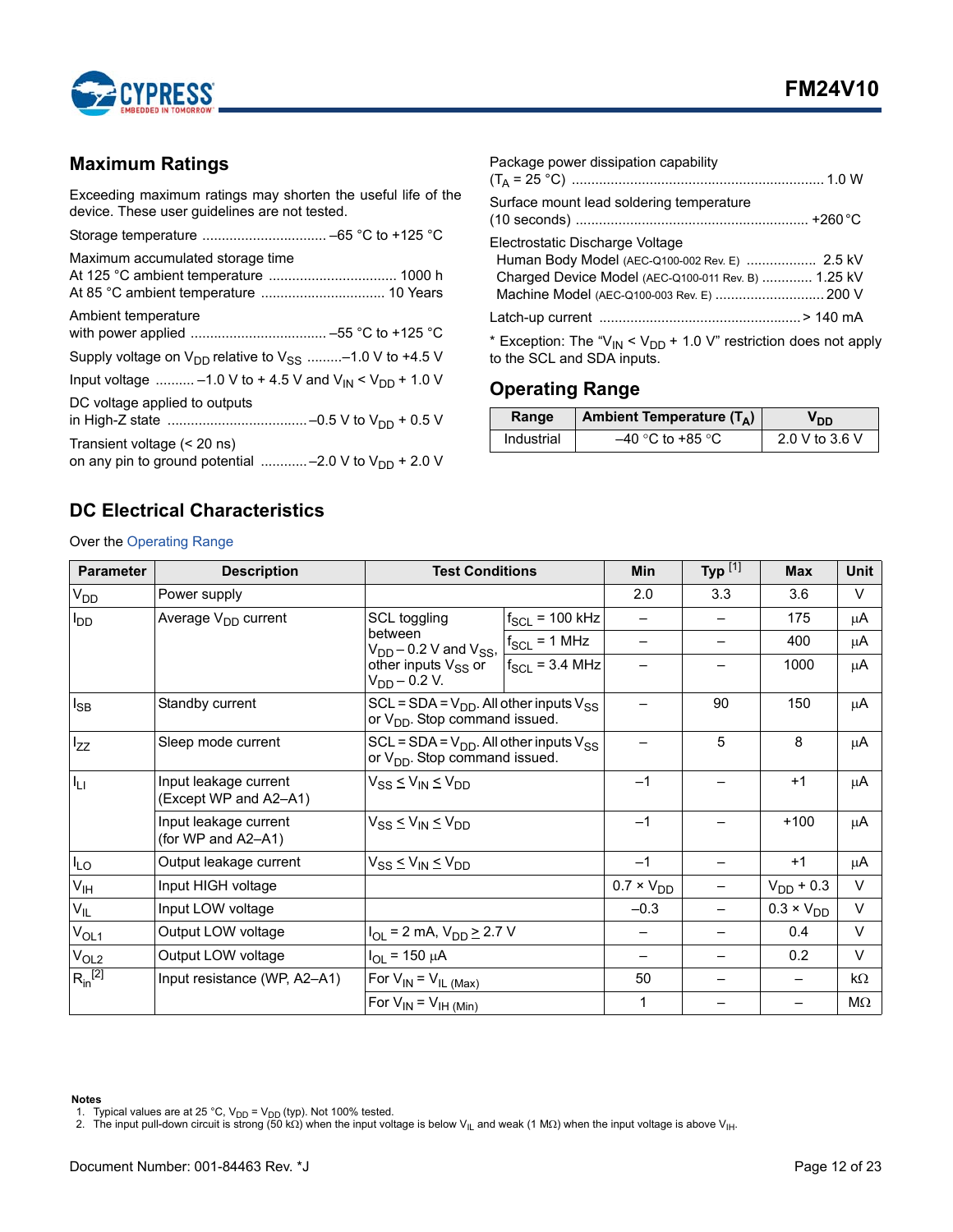

## <span id="page-12-0"></span>**Data Retention and Endurance**

| <b>Parameter</b> | <b>Description</b> | <b>Test condition</b>      | <b>Min</b> | <b>Max</b> | Unit   |
|------------------|--------------------|----------------------------|------------|------------|--------|
| $T_{DR}$         | IData retention    | $T_A = 85 °C$              | 10         | –          | Years  |
|                  |                    | $T_A$ = 75 °C              | 38         |            |        |
|                  |                    | $T_A = 65 °C$              | 151        | -          |        |
| $Nv_c$           | Endurance          | Over operating temperature | $10^{14}$  |            | Cycles |

## <span id="page-12-1"></span>**Capacitance**

| Parameter <sup>[3]</sup> | <b>Description</b>           | <b>Test Conditions</b>                            | Max | Unit |
|--------------------------|------------------------------|---------------------------------------------------|-----|------|
| $c_{\rm o}$              | Output pin capacitance (SDA) | $T_A = 25 °C$ , f = 1 MHz, $V_{DD} = V_{DD}(typ)$ |     | pF   |
| 'Cı                      | Input pin capacitance        |                                                   |     | pF   |

## <span id="page-12-2"></span>**Thermal Resistance**

| Parameter <sup>[3]</sup> | <b>Description</b>                          | <b>Test Conditions</b>                                                                                                   | 8-pin SOIC | Unit I             |
|--------------------------|---------------------------------------------|--------------------------------------------------------------------------------------------------------------------------|------------|--------------------|
| $\Theta_{JA}$            | Thermal resistance<br>(junction to ambient) | conditions follow<br>standard<br>methods<br>Test<br>test<br>and<br>measuring thermal<br>impedance, per<br>procedures for | 138        | °C/W               |
| $\Theta_{\text{JC}}$     | Thermal resistance<br>(junction to case)    | IEIA/JESD51.                                                                                                             | 40         | $\rm ^{\circ}$ C/W |

## <span id="page-12-6"></span><span id="page-12-3"></span>**AC Test Loads and Waveforms**





## <span id="page-12-4"></span>**AC Test Conditions**

<span id="page-12-5"></span>3. These parameters are guaranteed by design and are not tested.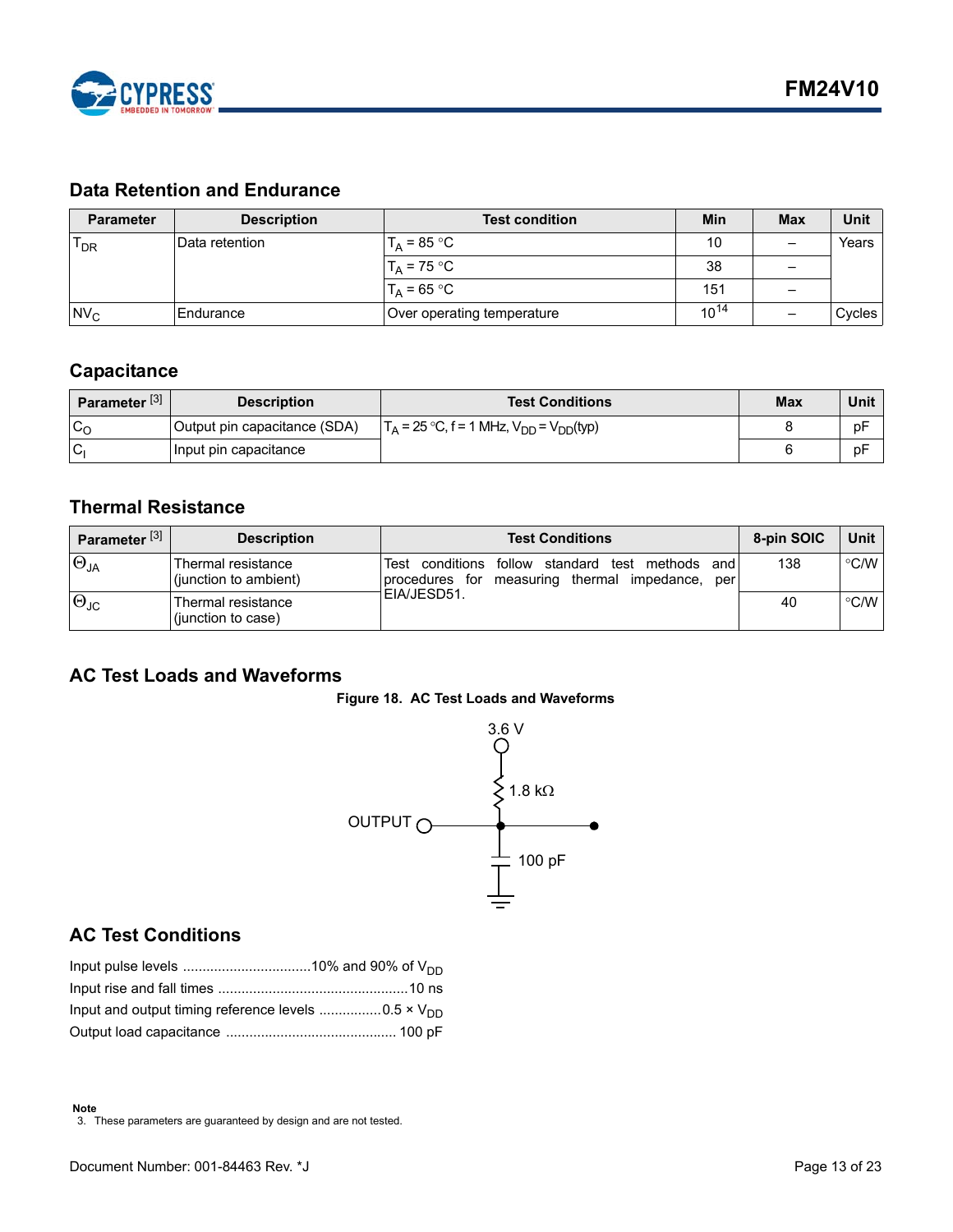

## <span id="page-13-0"></span>**AC Switching Characteristics**

#### Over the [Operating Range](#page-11-1)

| Parameter <sup>[4]</sup>             |                          |                                               |     | $F/S$ -mode $[5]$ | Hs-mode <sup>[5]</sup> |            |             |
|--------------------------------------|--------------------------|-----------------------------------------------|-----|-------------------|------------------------|------------|-------------|
| <b>Cypress</b><br><b>Parameter</b>   | Alt.<br><b>Parameter</b> | <b>Description</b>                            | Min | <b>Max</b>        | <b>Min</b>             | <b>Max</b> | <b>Unit</b> |
| $f_{SCL}$ [6]                        |                          | SCL clock frequency                           |     | 1.0               |                        | 3.4        | <b>MHz</b>  |
| $t_{\text{SU};\; \text{STA}}$        |                          | Start condition setup for repeated Start      | 260 |                   | 160                    |            | ns          |
| <sup>t</sup> HD;STA                  |                          | Start condition hold time                     | 260 |                   | 160                    | —          | ns          |
| t <sub>LOW</sub>                     |                          | Clock LOW period                              | 500 |                   | 160                    | —          | ns          |
| <sup>t</sup> HIGH                    |                          | Clock HIGH period<br>260<br>60                |     | —                 | ns                     |            |             |
| $t_{\mathsf{SU};\mathsf{DAT}}^{[7]}$ | <sup>t</sup> SU;DATA     | Data in setup                                 | 50  |                   | 10                     | —          | ns          |
| <sup>t</sup> HD;DAT                  | <sup>I</sup> HD;DATA     | Data in hold                                  | 0   |                   | 0                      | —          | ns          |
| $t_{DH}$                             |                          | Data output hold (from SCL $@V_{\text{II}}$ ) | 0   |                   | 0                      | —          | ns          |
| $t_R^{[8]}$                          | $t_{r}$                  | Input rise time                               |     | 120               |                        | 80         | ns          |
| $t_F^{[8]}$                          | $t_{\rm f}$              | Input fall time                               |     | 120               |                        | 80         | ns          |
| <sup>t</sup> s∪;sтo                  |                          | STOP condition setup                          | 260 |                   | 160                    |            | ns          |
| $t_{AA}$                             | t <sub>VD;DATA</sub>     | SCL LOW to SDA Data Out Valid                 |     | 450               |                        | 130        | ns          |
| t <sub>BUF</sub>                     |                          | Bus free before new transmission              | 500 |                   | 300                    | -          | ns          |
| $t_{SP}$                             |                          | Noise suppression time constant on SCL, SDA   |     | 50                |                        | 5          | ns          |



#### **Notes**

- <span id="page-13-1"></span>4. Test conditions assume signal transition time of 10 ns or less, timing reference levels of V<sub>DD</sub>/2, input pulse levels of 0 to V<sub>DD</sub>(typ), and output loading of the specified<br>I<sub>OL</sub> and load capacitance shown in Figure
- <span id="page-13-2"></span>
- <span id="page-13-3"></span>The speed-related specifications are guaranteed characteristic points along a continuous curve of operation from DC to  $f_{SCL}$  (max).
- <span id="page-13-4"></span>7. In Hs-mode and V<sub>DD</sub> < 2.7 V, the t<sub>SU:DAT</sub> (min.) spec is 15 ns.<br>8. These parameters are guaranteed by design and are not tested.
- <span id="page-13-5"></span>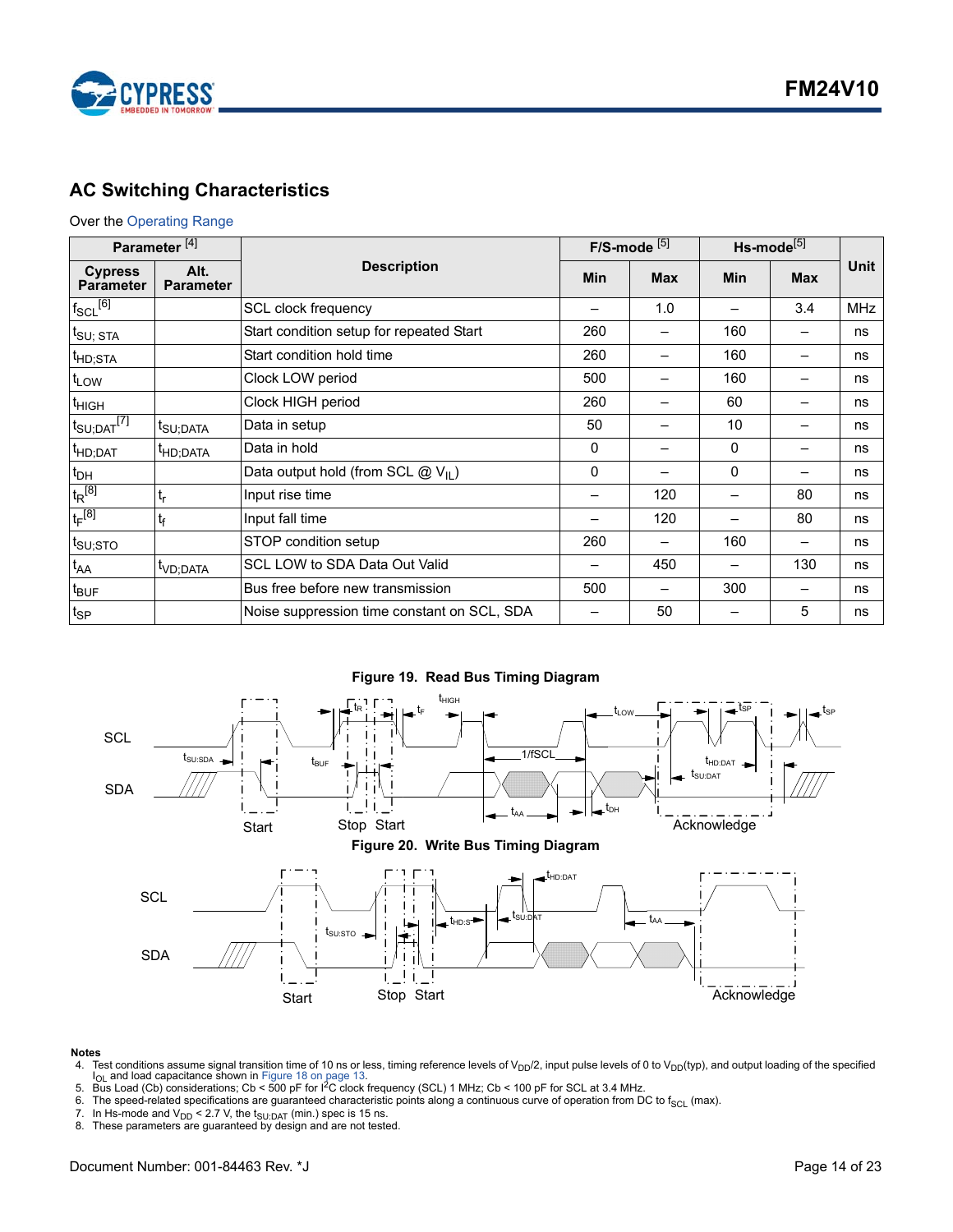

## <span id="page-14-0"></span>**Power Cycle Timing**

## Over the [Operating Range](#page-11-1)

| <b>Parameter</b>          | <b>Description</b>                                         | Min | <b>Max</b> | Unit      |
|---------------------------|------------------------------------------------------------|-----|------------|-----------|
| t <sub>PU</sub>           | Power-up $V_{DD}(min)$ to first access (START condition)   | 250 |            | μs        |
| t <sub>PD</sub>           | Last access (STOP condition) to power-down $(V_{DD}(min))$ |     |            | μs        |
| $t_{VR}$ [9, 10]          | $ V_{DD}$ power-up ramp rate                               | 50  |            | $\mu$ s/V |
| $t_{\rm VF}$ [9, 10]      | $V_{DD}$ power-down ramp rate                              | 100 |            | µs/V      |
| $t_{REC}$ <sup>[10]</sup> | Recovery time from sleep mode                              |     | 400        | μs        |

## **Figure 21. Power Cycle Timing**



**Notes**

<span id="page-14-1"></span>9. Slope measured at any point on the V<sub>DD</sub> waveform.<br>10. Guaranteed by design.

<span id="page-14-2"></span>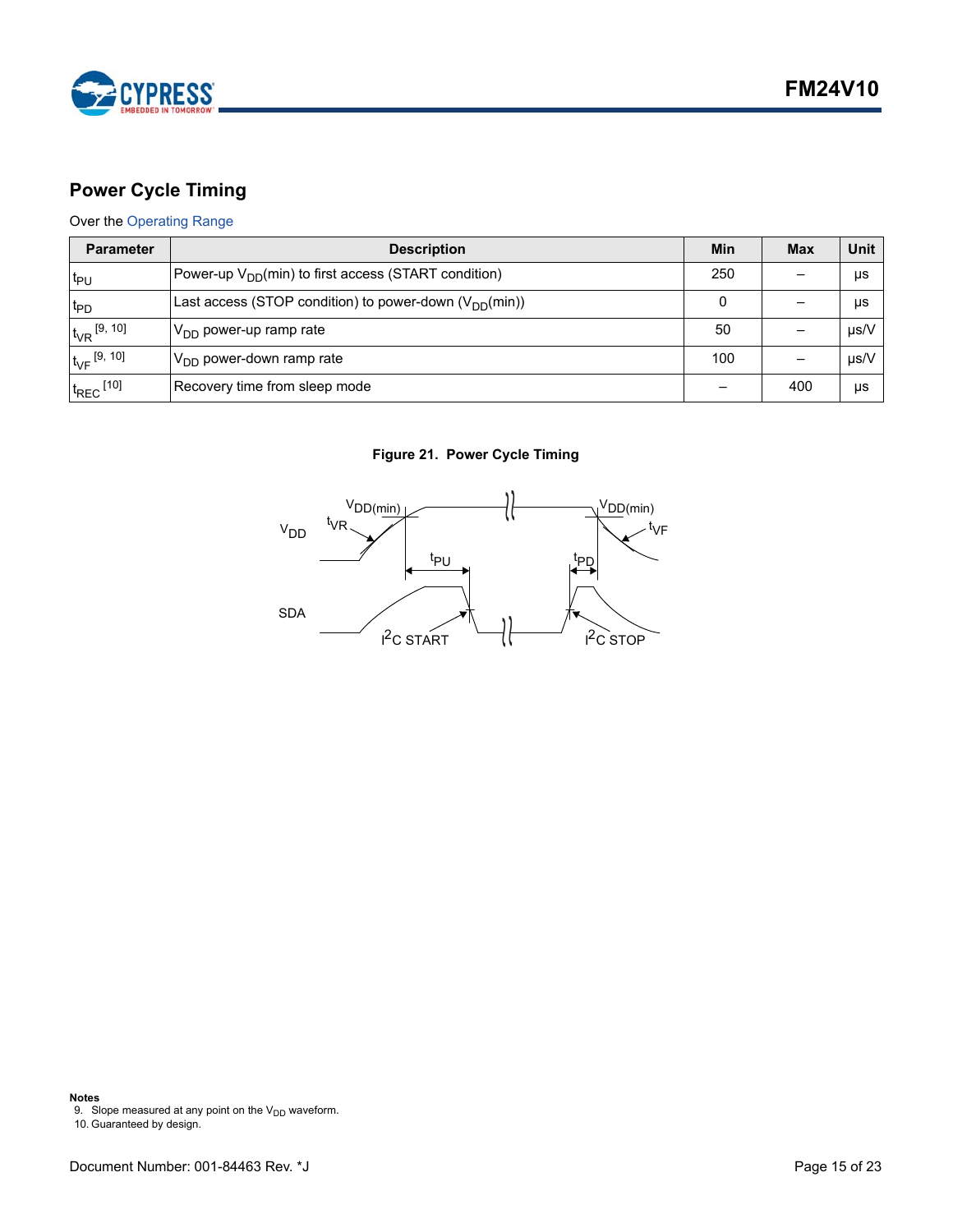

## <span id="page-15-0"></span>**Ordering Information**

| <b>Ordering Code</b> | Package<br>Diagram | <b>Package Type</b>       | <b>Operating</b><br>Range |
|----------------------|--------------------|---------------------------|---------------------------|
| <b>FM24V10-G</b>     | 51-85066           | 8-pin SOIC                | Industrial                |
| IFM24V10-GTR         |                    |                           |                           |
| FM24VN10-G           |                    | 8-pin SOIC, Serial Number |                           |
| IFM24VN10-GTR        |                    |                           |                           |

All these parts are Pb-free. Contact your local Cypress sales representative for availability of these parts.

## <span id="page-15-1"></span>**Ordering Code Definitions**

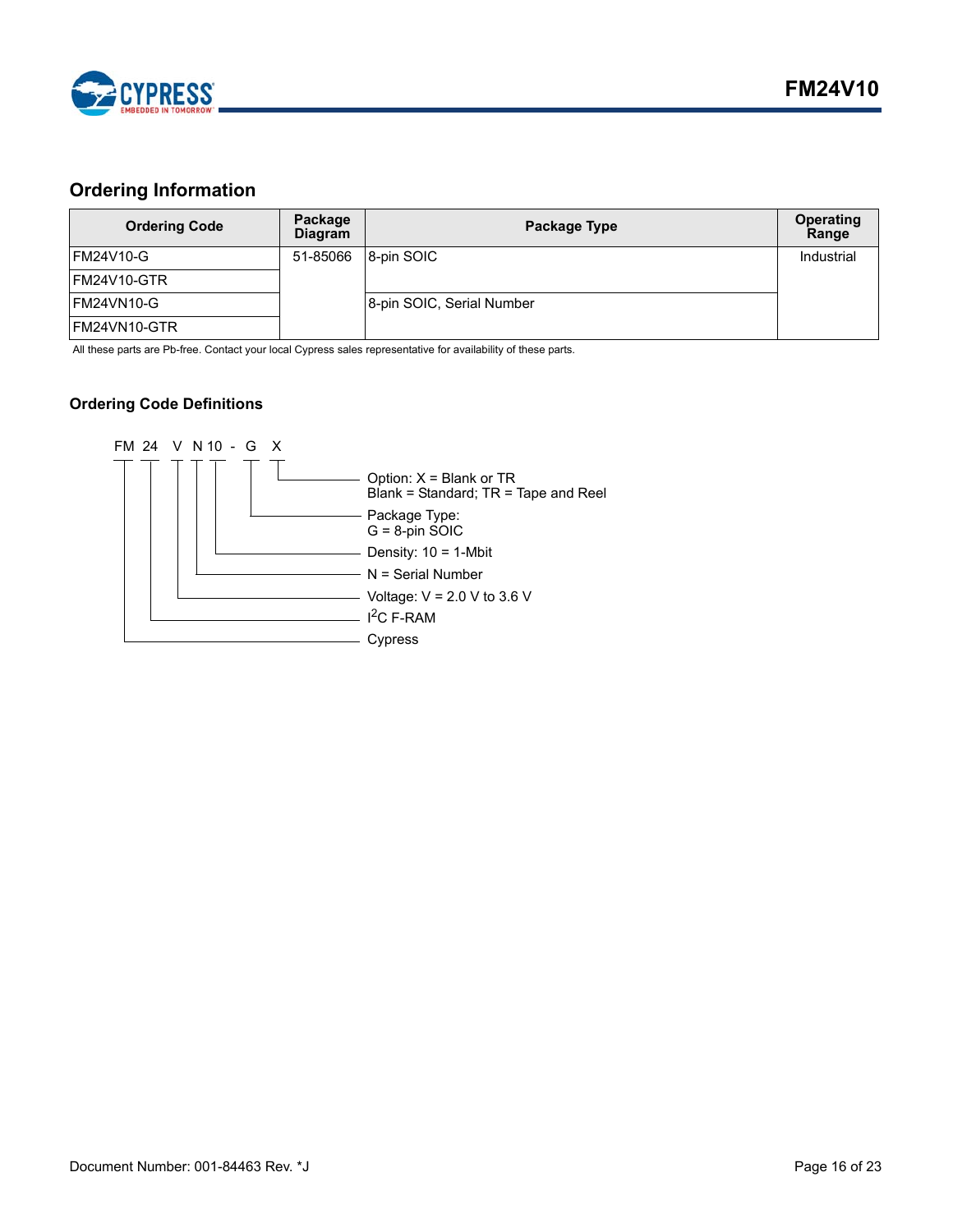

## <span id="page-16-0"></span>**Package Diagram**

**Figure 22. 8-pin SOIC (150 Mils) Package Outline, 51-85066**

- 1. DIMENSIONS IN INCHES[MM] MIN.<br>MAX.
- 2. PIN 1 ID IS OPTIONAL, ROUND ON SINGLE LEADFRAME<br>ROUND ON SINGLE LEADFRAME<br>RECTANGULAR ON MATRIX LEADFRAME
- 3 REFERENCE JEDEC MS-012
- 4 PACKAGE WEIGHT 0 07gms

| PART#              |                |  |  |
|--------------------|----------------|--|--|
| S <sub>08</sub> 15 | STANDARD PKG   |  |  |
| SZ08.15            | LEAD FREE PKG  |  |  |
| SW8.15             | I FAD FRFF PKG |  |  |





51-85066 \*I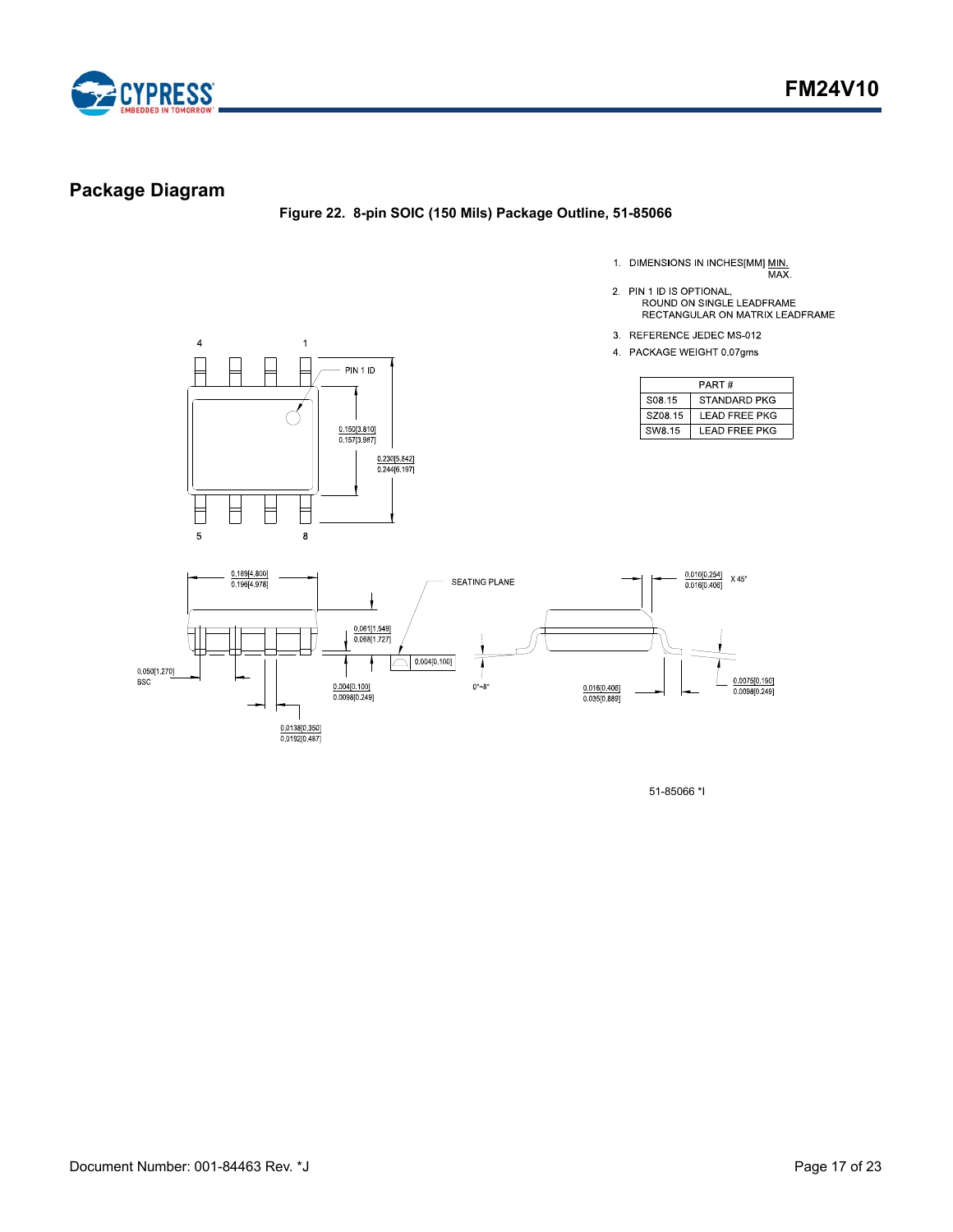

| Acronym      | <b>Description</b>                         |  |  |
|--------------|--------------------------------------------|--|--|
| ACK          | Acknowledge                                |  |  |
| <b>CMOS</b>  | Complementary Metal Oxide Semiconductor    |  |  |
| <b>FIA</b>   | Flectronic Industries Alliance             |  |  |
| $I^2C$       | Inter-Integrated Circuit                   |  |  |
| I/O          | Input/Output                               |  |  |
| <b>JEDEC</b> | Joint Electron Devices Engineering Council |  |  |
| I SB         | Least Significant Bit                      |  |  |
| <b>MSB</b>   | Most Significant Bit                       |  |  |
| <b>NACK</b>  | No Acknowledge                             |  |  |
| <b>RoHS</b>  | <b>Restriction of Hazardous Substances</b> |  |  |
| R/W          | Read/Write                                 |  |  |
| SCL          | Serial Clock Line                          |  |  |
| <b>SDA</b>   | <b>Serial Data Access</b>                  |  |  |
| <b>SOIC</b>  | Small Outline Integrated Circuit           |  |  |
| <b>WP</b>    | Write Protect                              |  |  |

## <span id="page-17-0"></span>**Acronyms Document Conventions**

## <span id="page-17-2"></span><span id="page-17-1"></span>**Units of Measure**

| <b>Symbol</b>  | <b>Unit of Measure</b> |  |  |  |
|----------------|------------------------|--|--|--|
| $\overline{C}$ | degree Celsius         |  |  |  |
| Hz             | hertz                  |  |  |  |
| Kb             | 1024 bit               |  |  |  |
| kHz            | kilohertz              |  |  |  |
| $k\Omega$      | kilohm                 |  |  |  |
| <b>MHz</b>     | megahertz              |  |  |  |
| $M\Omega$      | megaohm                |  |  |  |
| μA             | microampere            |  |  |  |
| $\mu$ s        | microsecond            |  |  |  |
| mA             | milliampere            |  |  |  |
| ms             | millisecond            |  |  |  |
| ns             | nanosecond             |  |  |  |
| Ω              | ohm                    |  |  |  |
| %              | percent                |  |  |  |
| pF             | picofarad              |  |  |  |
| V              | volt                   |  |  |  |
| W              | watt                   |  |  |  |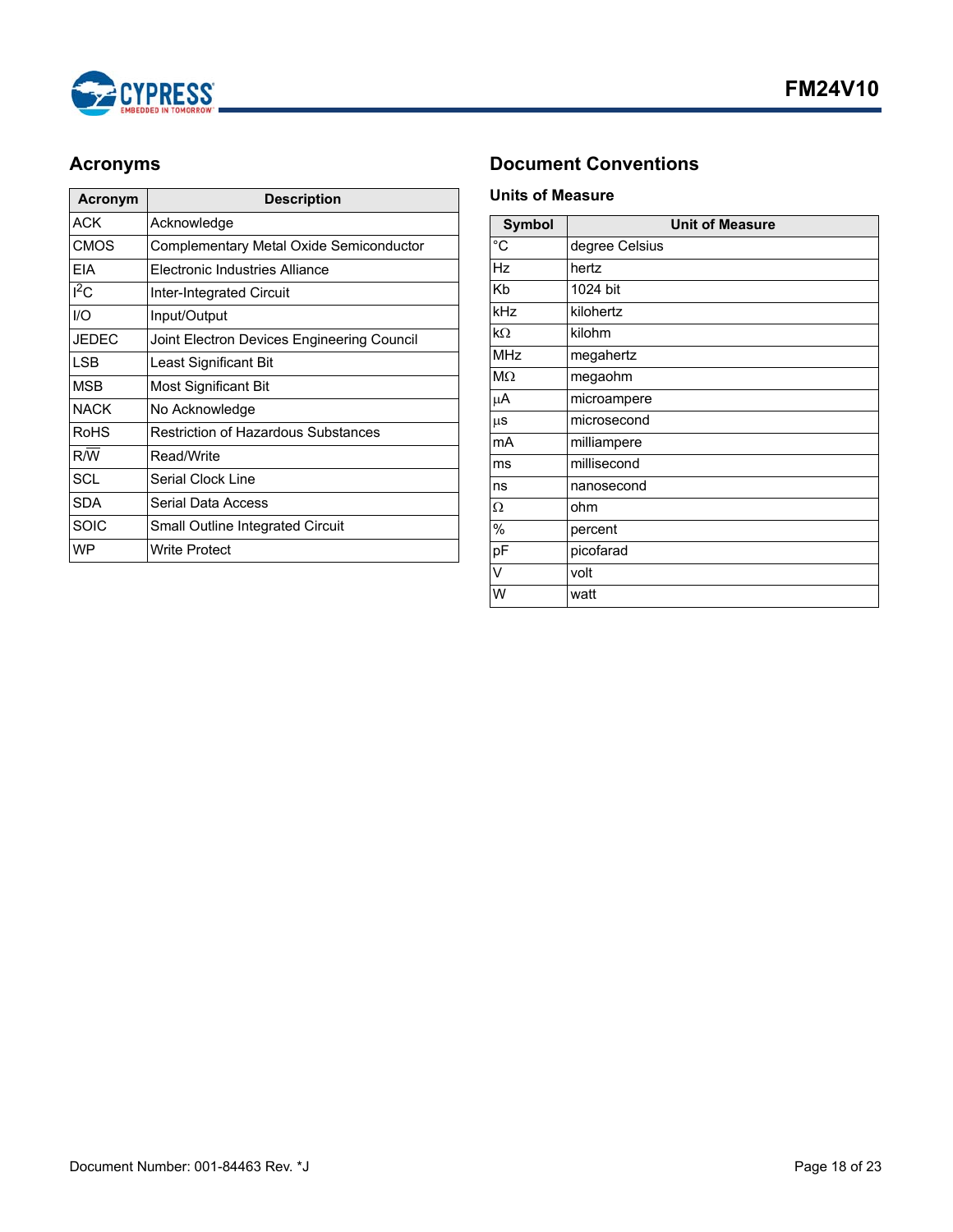

## <span id="page-18-0"></span>**Errata**

This document describes the errata for the serial  $1^2C$  F-RAM FM24V10/FM24VN10 (1-Mbit) product. Details include errata trigger conditions, scope of impact, available workarounds, and silicon revision applicability. Compare this document to the device's datasheet for a complete functional description.

Contact your local Cypress Sales Representative if you have questions. You can also send your related queries directly to cypressfram@cypress.com.

#### <span id="page-18-1"></span>**Part Numbers Affected**

| <b>Part Number</b> | <b>Device Characteristics</b>                                                                                                    |
|--------------------|----------------------------------------------------------------------------------------------------------------------------------|
| IFM24V10           | 1-Mbit (128K $\times$ 8) Serial (I <sup>2</sup> C) F-RAM with Device ID, 2.0 V to 3.6 V, Industrial temperature                  |
| FM24VN10           | 1-Mbit (128K × 8) Serial ( ${}^{12}$ C) F-RAM with Device ID and Unique Serial Number, 2.0 V to 3.6 V, Industrial<br>temperature |

## <span id="page-18-2"></span>**FM24V10/FM24VN10 I2C F-RAM Qualification Status**

Production parts.

## <span id="page-18-3"></span>**FM24V10/FM25VN10 Errata Summary**

The following table defines the errata applicability to available FM24V10/FM24VN10 devices.

| <b>Items</b>                                                            | <b>Part Number</b>                                     | <b>Silicon Revision</b> | <b>Fix Status</b> |
|-------------------------------------------------------------------------|--------------------------------------------------------|-------------------------|-------------------|
| 1. The I2C F-RAM enters Sleep mode without the<br><b>STOP</b> condition | FM24V10-G<br>FM24V10-GTR<br>FM24VN10-G<br>FM24VN10-GTR | Rev A                   | None.             |

## <span id="page-18-4"></span>**1. The I2C F-RAM enters Sleep mode without the STOP condition**

#### ■ **Problem Definition**

When the I<sup>2</sup>C master sends the last Reserved Slave ID (86h) of the Sleep command sequence, as shown in [Figure 23](#page-18-5), the I<sup>2</sup>C F-RAM returns an acknowledgement (ACK) and releases the SDA line after the rising edge of the 9th clock. If this LOW to HIGH transition on the SDA line happens when the  $I<sup>2</sup>C$  clock is HIGH, it artificially generates an unintended STOP.

#### **Figure 23. I2C F-RAM Sleep Cycle**

<span id="page-18-5"></span>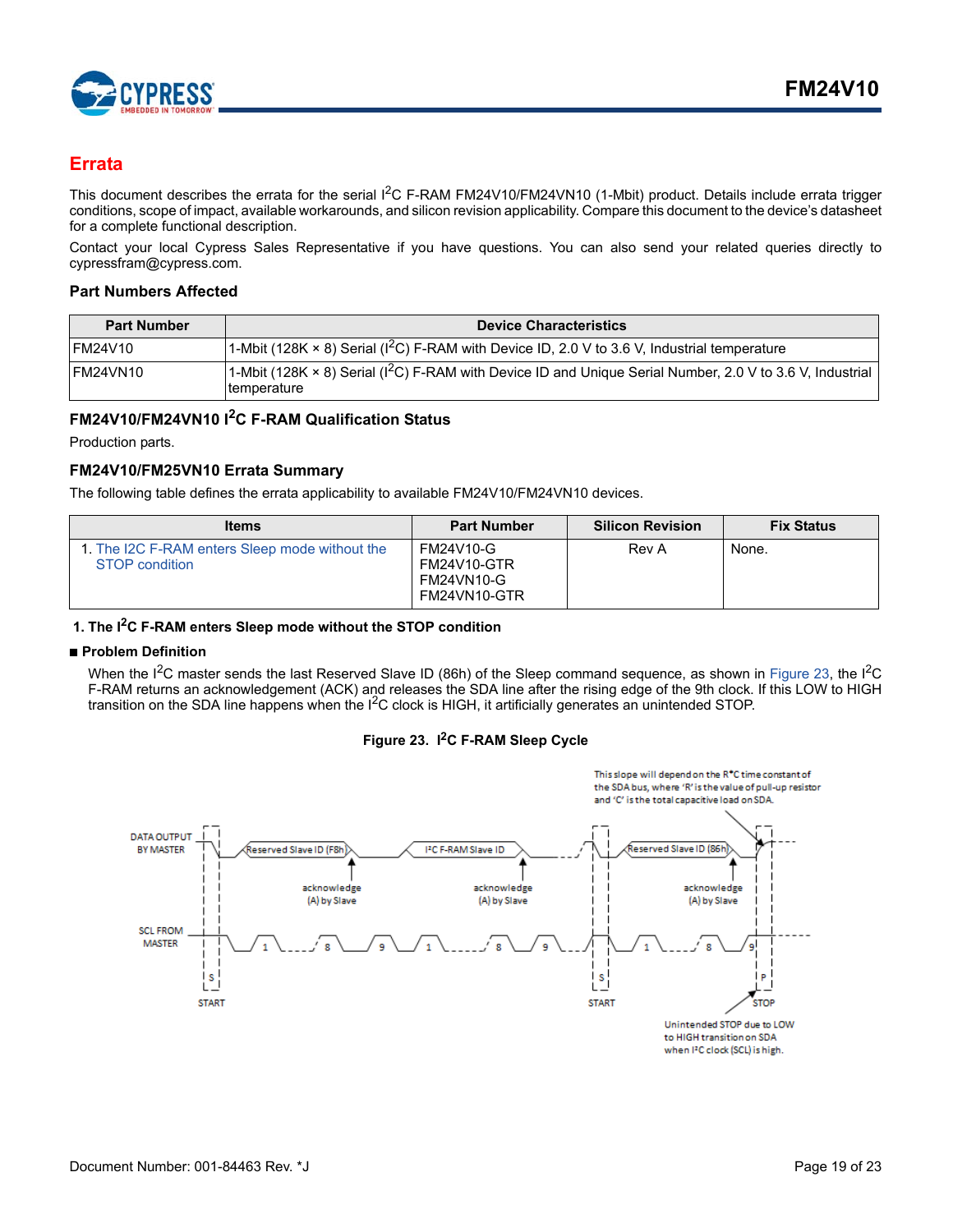

#### ■ **Parameters Affected**

None of the existing parameters are affected.

#### ■ **Trigger Condition(S)**

The I<sup>2</sup>C master sends the last Reserved Slave ID (86h) of the Sleep command and receives an ACK from the I<sup>2</sup>C F-RAM. The I<sup>2</sup>C F-RAM starts entering the Sleep mode from the 9th rising edge of the I<sup>2</sup>C clock and releases the SDA line when in the Sleep mode. The LOW to HIGH transition on the SDA line when  $I^2C$  clock is HIGH generates an unintended STOP.

#### ■ **Scope of Impact**

The ongoing I<sup>2</sup>C communication can be disrupted due to unintended STOP generated by the I<sup>2</sup>C F-RAM slave.

#### ■ Workaround

This issue can be mitigated by implementing one of the following two methods:

- $\Box$  The I<sup>2</sup>C master ignores any unintended STOP generated by the I<sup>2</sup>C F-RAM slave.
- □ The I cmaster latches the ACK on the 9th rising edge of the I <sup>2</sup>C clock and starts driving the SDA line LOW. This will ensure when the I2C F-RAM enters Sleep and releases the SDA line; it still remains LOW driven by the I2C master. This will prevent unintended LOW to HIGH transition when SCL is LOW.

#### ■ **Fix Status**

This issue is applicable to all the existing  $I^2C$  F-RAM parts shown in this errata. The existing parts are in production status and will continue serving with errata. There is no plan to fix this issue in the existing silicon.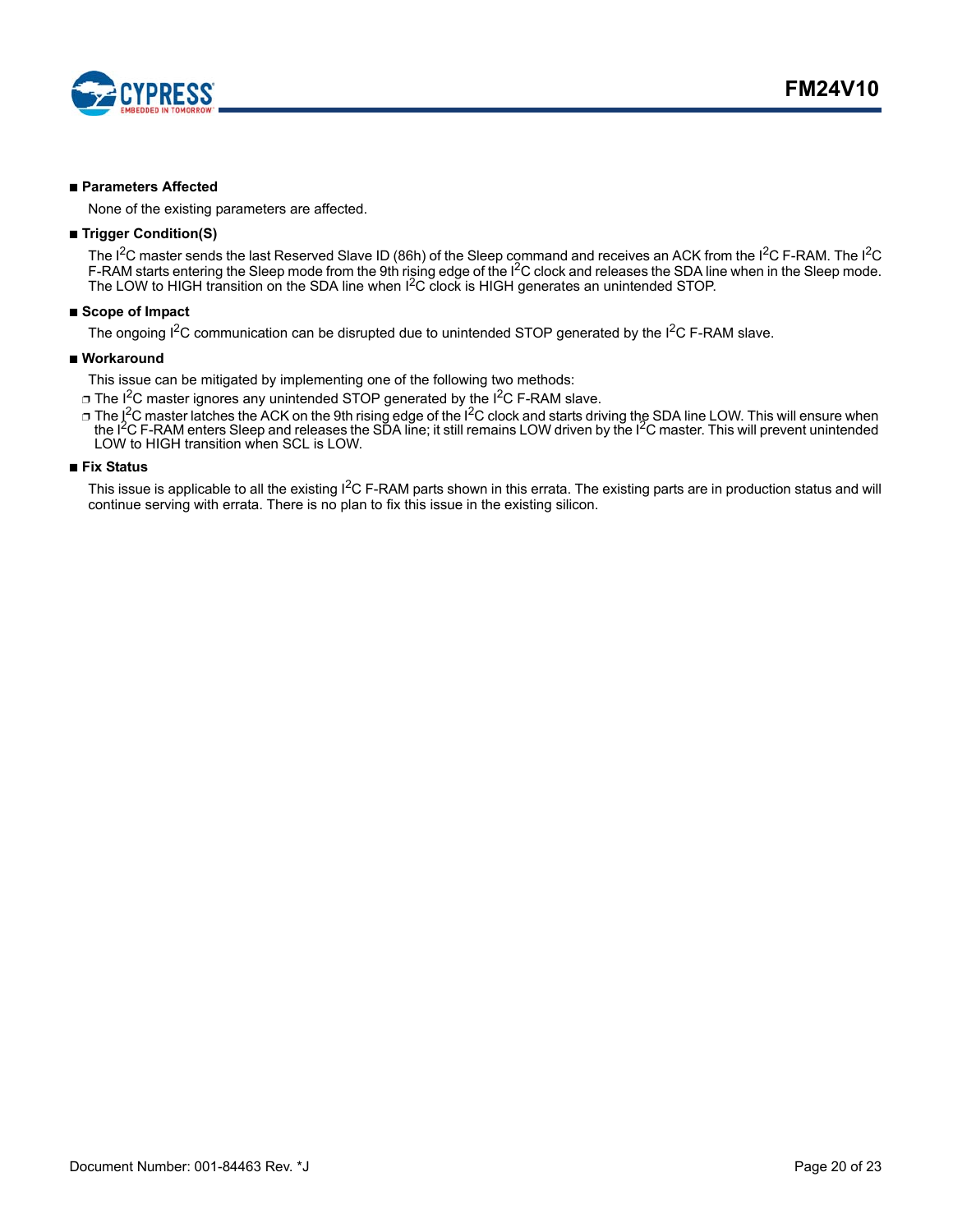

## <span id="page-20-0"></span>**Document History Page**

## Document Title: FM24V10, 1-Mbit (128K × 8) Serial (I<sup>2</sup>C) F-RAM

|                                    | Document Number: 001-84463 |                    |                                  |                                                                                                                                                                                                                                                                                                                                                                                                                                                                                                                                                                                                                                                                                                                                                                                                                                                                                                                                                                                                                                                                                                                                                                                                                                                                                                                                                                                                                  |
|------------------------------------|----------------------------|--------------------|----------------------------------|------------------------------------------------------------------------------------------------------------------------------------------------------------------------------------------------------------------------------------------------------------------------------------------------------------------------------------------------------------------------------------------------------------------------------------------------------------------------------------------------------------------------------------------------------------------------------------------------------------------------------------------------------------------------------------------------------------------------------------------------------------------------------------------------------------------------------------------------------------------------------------------------------------------------------------------------------------------------------------------------------------------------------------------------------------------------------------------------------------------------------------------------------------------------------------------------------------------------------------------------------------------------------------------------------------------------------------------------------------------------------------------------------------------|
| Rev.                               | ECN No.                    | Orig. of<br>Change | <b>Submission</b><br><b>Date</b> | <b>Description of Change</b>                                                                                                                                                                                                                                                                                                                                                                                                                                                                                                                                                                                                                                                                                                                                                                                                                                                                                                                                                                                                                                                                                                                                                                                                                                                                                                                                                                                     |
| $***$                              | 3902204                    | <b>GVCH</b>        | 02/25/2013                       | New spec                                                                                                                                                                                                                                                                                                                                                                                                                                                                                                                                                                                                                                                                                                                                                                                                                                                                                                                                                                                                                                                                                                                                                                                                                                                                                                                                                                                                         |
| *A                                 | 3996669                    | <b>GVCH</b>        | 05/13/2013                       | Added Appendix A - Errata for FM24V10 and FM24VN10                                                                                                                                                                                                                                                                                                                                                                                                                                                                                                                                                                                                                                                                                                                                                                                                                                                                                                                                                                                                                                                                                                                                                                                                                                                                                                                                                               |
| $\boldsymbol{^{\star} \mathsf{B}}$ | 4045469                    | <b>GVCH</b>        | 06/30/2013                       | All errata items are fixed and the errata is removed.                                                                                                                                                                                                                                                                                                                                                                                                                                                                                                                                                                                                                                                                                                                                                                                                                                                                                                                                                                                                                                                                                                                                                                                                                                                                                                                                                            |
| $\overline{C}$                     | 4283424                    | <b>GVCH</b>        | 02/18/2014                       | <b>Updated Maximum Ratings:</b><br>Added "Maximum junction temperature" and its corresponding details.<br>Added "DC voltage applied to outputs in High-Z state" and its corresponding<br>details.<br>Added "Transient voltage (< 20 ns) on any pin to ground potential" and its<br>corresponding details.<br>Added "Package power dissipation capability $(T_A = 25 \degree C)^n$ and its<br>corresponding details.<br>Removed "Package Moisture Sensitivity Level (MSL)" and its corresponding<br>details.<br>Added "Latch-up current" and its corresponding details.<br><b>Updated DC Electrical Characteristics:</b><br>Removed existing details of $I_{L1}$ parameter and splitted $I_{L1}$ parameter into two<br>rows namely "Input leakage current (Except WP and A2-A1)" and "Input<br>leakage current (for WP and A2-A1)" and added corresponding values.<br><b>Updated Data Retention and Endurance:</b><br>Removed existing details of T <sub>DR</sub> parameter.<br>Added details of T <sub>DR</sub> parameter corresponding to "T <sub>A</sub> = 85 °C", "T <sub>A</sub> = 75 °C"<br>and " $T_A = 65 °C$ ".<br>Added $NV_C$ parameter and its corresponding details.<br><b>Added Thermal Resistance.</b><br><b>Updated Package Diagram:</b><br>Removed Package Marking Scheme (top mark).<br>Removed "Ramtron Revision History".<br>Updated to Cypress template.<br><b>Completing Sunset Review.</b> |
| *D                                 | 4564960                    | <b>GVCH</b>        | 11/10/2014                       | <b>Updated Functional Description:</b>                                                                                                                                                                                                                                                                                                                                                                                                                                                                                                                                                                                                                                                                                                                                                                                                                                                                                                                                                                                                                                                                                                                                                                                                                                                                                                                                                                           |
|                                    |                            |                    |                                  | Added "For a complete list of related documentation, click here." at the end.                                                                                                                                                                                                                                                                                                                                                                                                                                                                                                                                                                                                                                                                                                                                                                                                                                                                                                                                                                                                                                                                                                                                                                                                                                                                                                                                    |
| *E                                 | 4700243                    | <b>GVCH</b>        | 03/26/2015                       | <b>Updated Package Diagram:</b><br>spec 51-85066 - Changed revision from *F to *G.<br>Added Errata.                                                                                                                                                                                                                                                                                                                                                                                                                                                                                                                                                                                                                                                                                                                                                                                                                                                                                                                                                                                                                                                                                                                                                                                                                                                                                                              |
| *F                                 | 4781095                    | <b>GVCH</b>        | 05/29/2015                       | <b>Updated Ordering Information:</b><br>No change in part numbers.<br>Fixed Typo (Replaced "001-85066" with "51-85066" in "Package Diagram"<br>column).<br>Updated to new template.                                                                                                                                                                                                                                                                                                                                                                                                                                                                                                                                                                                                                                                                                                                                                                                                                                                                                                                                                                                                                                                                                                                                                                                                                              |
| $\,{}^{\star}{\rm G}$              | 4874648                    | ZSK / PSR          | 08/06/2015                       | <b>Updated Maximum Ratings:</b><br>Removed "Maximum junction temperature" and its corresponding details.<br>Added "Maximum accumulated storage time" and its corresponding details.<br>Added "Ambient temperature with power applied" and its corresponding<br>details.                                                                                                                                                                                                                                                                                                                                                                                                                                                                                                                                                                                                                                                                                                                                                                                                                                                                                                                                                                                                                                                                                                                                          |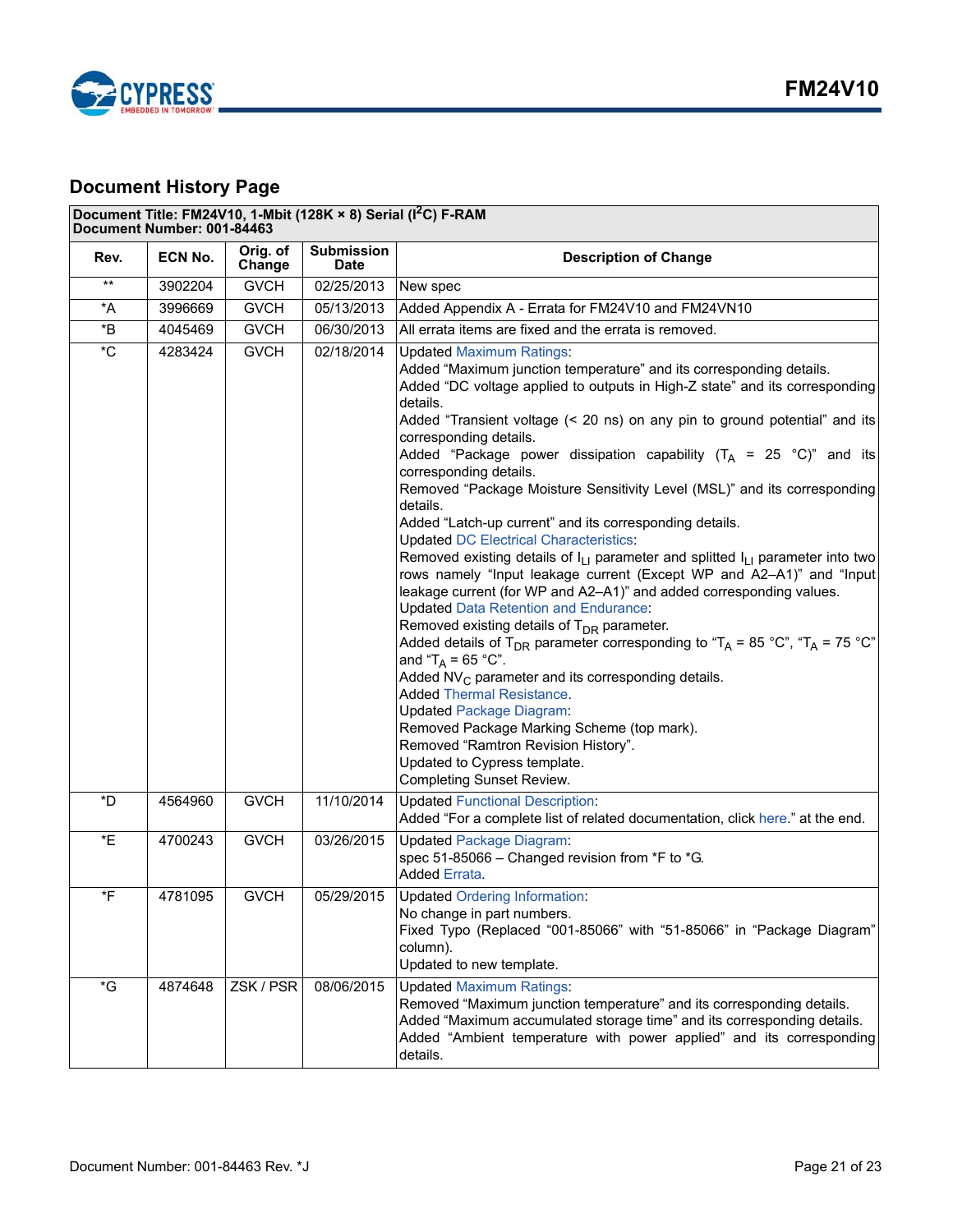

## **Document History Page (continued)**

|           | Document Title: FM24V10, 1-Mbit (128K $\times$ 8) Serial ( $1^2$ C) F-RAM<br>Document Number: 001-84463 |                    |                                  |                                                                                                                                                                                                                                                                                                      |  |
|-----------|---------------------------------------------------------------------------------------------------------|--------------------|----------------------------------|------------------------------------------------------------------------------------------------------------------------------------------------------------------------------------------------------------------------------------------------------------------------------------------------------|--|
| Rev.      | ECN No.                                                                                                 | Orig. of<br>Change | <b>Submission</b><br><b>Date</b> | <b>Description of Change</b>                                                                                                                                                                                                                                                                         |  |
| *H        | 5366088                                                                                                 | <b>GVCH</b>        | 07/22/2016                       | <b>Updated Pin Definitions:</b><br>Added details corresponding to "NC" pin.<br><b>Updated Package Diagram:</b><br>spec 51-85066 - Changed revision from *G to *H.<br>Updated to new template.                                                                                                        |  |
| *         | 5738855                                                                                                 | <b>GNKK</b>        | 05/16/2017                       | Updated Cypress logo and copyright.                                                                                                                                                                                                                                                                  |  |
| $\star$ . | 6422002                                                                                                 | <b>GVCH</b>        | 12/26/2018                       | <b>Updated Maximum Ratings:</b><br>Replaced "-55 °C to +125 °C" with "-65 °C to +125 °C" in ratings corresponding<br>to "Storage temperature".<br><b>Updated Package Diagram:</b><br>spec 51-85066 - Changed revision from *H to *I.<br>Updated to new template.<br><b>Completing Sunset Review.</b> |  |